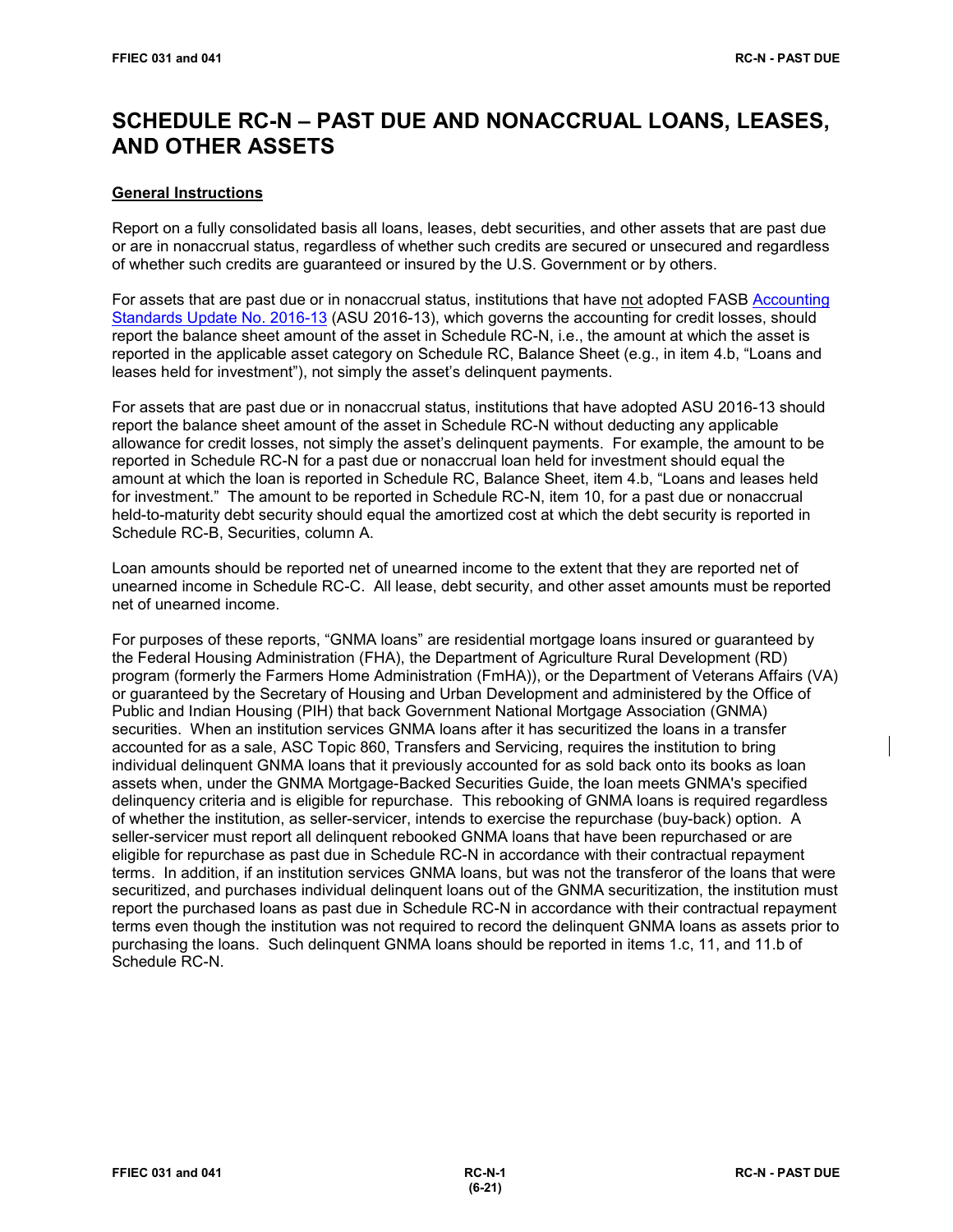# **Definitions**

Past Due – The past due status of a loan or other asset should be determined in accordance with its contractual repayment terms. For purposes of this schedule, grace periods allowed by the bank after a loan or other asset technically has become past due but before the imposition of late charges are not to be taken into account in determining past due status. Furthermore, loans, leases, debt securities, and other assets are to be reported as past due when either interest or principal is unpaid in the following circumstances:

- (1) Closed-end installment loans, amortizing loans secured by real estate, and any other loans and lease financing receivables with payments scheduled monthly are to be reported as past due when the borrower is in arrears two or more monthly payments. (At a bank's option, loans and leases with payments scheduled monthly may be reported as past due when one scheduled payment is due and unpaid for 30 days or more.) Other multipayment obligations with payments scheduled other than monthly are to be reported as past due when one scheduled payment is due and unpaid for 30 days or more.
- (2) Open-end credit such as credit cards, check credit, and other revolving credit plans are to be reported as past due when the customer has not made the minimum payment for two or more billing cycles.
- (3) Single payment and demand notes, debt securities, and other assets providing for the payment of interest at stated intervals are to be reported as past due after one interest payment is due and unpaid for 30 days or more.
- (4) Single payment notes, debt securities, and other assets providing for the payment of interest at maturity are to be reported as past due after maturity if interest or principal remains unpaid for 30 days or more.
- (5) Unplanned overdrafts are to be reported as past due if the account remains continuously overdrawn for 30 days or more.

For purposes of this schedule, banks should use one of two methods to recognize partial payments on "retail credit," i.e., open-end and closed-end credit extended to individuals for household, family, and other personal expenditures, including consumer loans and credit cards, and loans to individuals secured by their personal residence, including home equity and home improvement loans. A payment equivalent to 90 percent or more of the contractual payment may be considered a full payment in computing delinquency. Alternatively, a bank may aggregate payments and give credit for any partial payment received. For example, if a regular monthly installment is \$300 and the borrower makes payments of only \$150 per month for a six-month period, the loan would be \$900 (\$150 shortage times six payments), or three monthly payments past due. A bank may use either or both methods for its retail credit, but may not use both methods simultaneously with a single loan.

For institutions that have not adopted ASU 2016-13, when accrual of income on a purchased creditimpaired (PCI) loan accounted for individually or a PCI debt security is appropriate, the delinquency status of the individual asset should be determined in accordance with its contractual repayment terms for purposes of reporting the amount of the loan or debt security as past due in the appropriate items of Schedule RC-N, column A or B. When accrual of income on a pool of PCI loans with common risk characteristics is appropriate, delinquency status should be determined individually for each loan in the pool in accordance with the individual loan's contractual repayment terms for purposes of reporting the amount of individual loans within the pool as past due in the appropriate items of Schedule RC-N, column A or B. For further information, see the Glossary entry for "purchased credit-impaired loans and debt securities."

For institutions that have adopted ASU 2016-13, any PCI loans and debt securities held as of the adoption date of the standard should prospectively be accounted for as purchased credit-deteriorated (PCD) assets. As of the adoption date of the standard, the remaining noncredit discount or premium on a PCD asset, after the adjustment for the allowance for credit losses should be accreted to interest income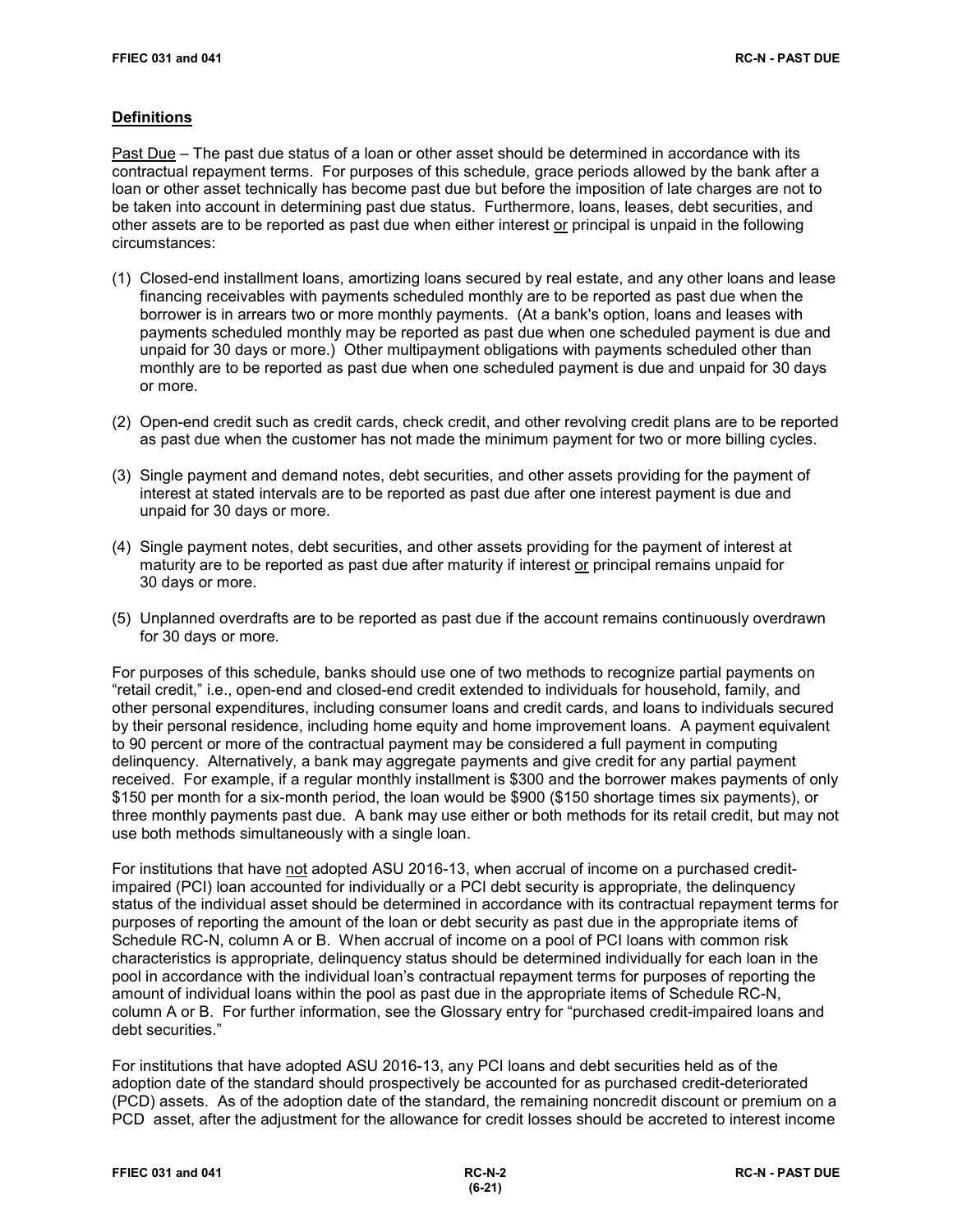# **Definitions (cont.)**

at the new effective interest rate on the asset, if the asset is not required to be placed on nonaccrual. For a PCD loan, debt security, or other financial asset within the scope of ASU 2016-13 that is not reported in nonaccrual status, the delinquency status of the PCD asset should be determined in accordance with its contractual repayment terms for purposes of reporting the amortized cost basis of the asset (fair value for a PCD available-for-sale debt security) as past due in Schedule RC-N, column A or B, as appropriate. If the PCD asset that is not reported in nonaccrual status consists of a pool of loans that was previously PCI, but is being maintained as a unit of account after the adoption of ASU 2016-13, delinquency status should be determined individually for each loan in the pool in accordance with the individual loan's contractual repayment terms. For further information, see the Glossary entry for "purchased creditdeteriorated assets."

Nonaccrual – For purposes of this schedule, an asset is to be reported as being in nonaccrual status if:

- (1) It is maintained on a cash basis because of deterioration in the financial condition of the borrower,
- (2) Payment in full of principal or interest is not expected, or
- (3) Principal or interest has been in default for a period of 90 days or more unless the asset is both well secured and in the process of collection.

An asset is "well secured" if it is secured (1) by collateral in the form of liens on or pledges of real or personal property, including securities, that have a realizable value sufficient to discharge the debt (including accrued interest) in full, or (2) by the guarantee of a financially responsible party. An asset is "in the process of collection" if collection of the asset is proceeding in due course either (1) through legal action, including judgment enforcement procedures, or, (2) in appropriate circumstances, through collection efforts not involving legal action which are reasonably expected to result in repayment of the debt or in its restoration to a current status in the near future.

For purposes of applying the third test for nonaccrual status listed above, the date on which an asset reaches nonaccrual status is determined by its contractual terms. If the principal or interest on an asset becomes due and unpaid for 90 days or more on a date that falls between report dates, the asset should be placed in nonaccrual status as of the date it becomes 90 days past due and it should remain in nonaccrual status until it meets the criteria for restoration to accrual status described below.

In the following situations, an asset need not be placed in nonaccrual status:

- (1) The asset upon which principal or interest is due and unpaid for 90 days or more is a consumer loan (as defined for Schedule RC-C, part I, item 6, "Loans to individuals for household, family, and other personal expenditures") or a loan secured by a 1-to-4 family residential property (as defined for Schedule RC-C, part I, item 1.c, Loans "Secured by 1-4 family residential properties"). Nevertheless, such loans should be subject to other alternative methods of evaluation to assure that the bank's net income is not materially overstated. To the extent that the bank has elected to carry such a loan in nonaccrual status on its books, the loan must be reported as nonaccrual in this schedule.
- (2) For an institution that has not adopted ASU 2016-13, the criteria for accrual of income under the interest method specified in ASC Subtopic 310-30, Receivables – Loans and Debt Securities Acquired with Deteriorated Credit Quality, are met for a PCI loan, pool of loans, or debt security accounted for in accordance with that Subtopic, regardless of whether the loan, the loans in the pool, or debt security had been maintained in nonaccrual status by its seller. (For PCI loans with common risk characteristics that are aggregated and accounted for as a pool, the determination of nonaccrual or accrual status should be made at the pool level, not at the individual loan level.) For further information, see the Glossary entry for "purchased credit-impaired loans and debt securities."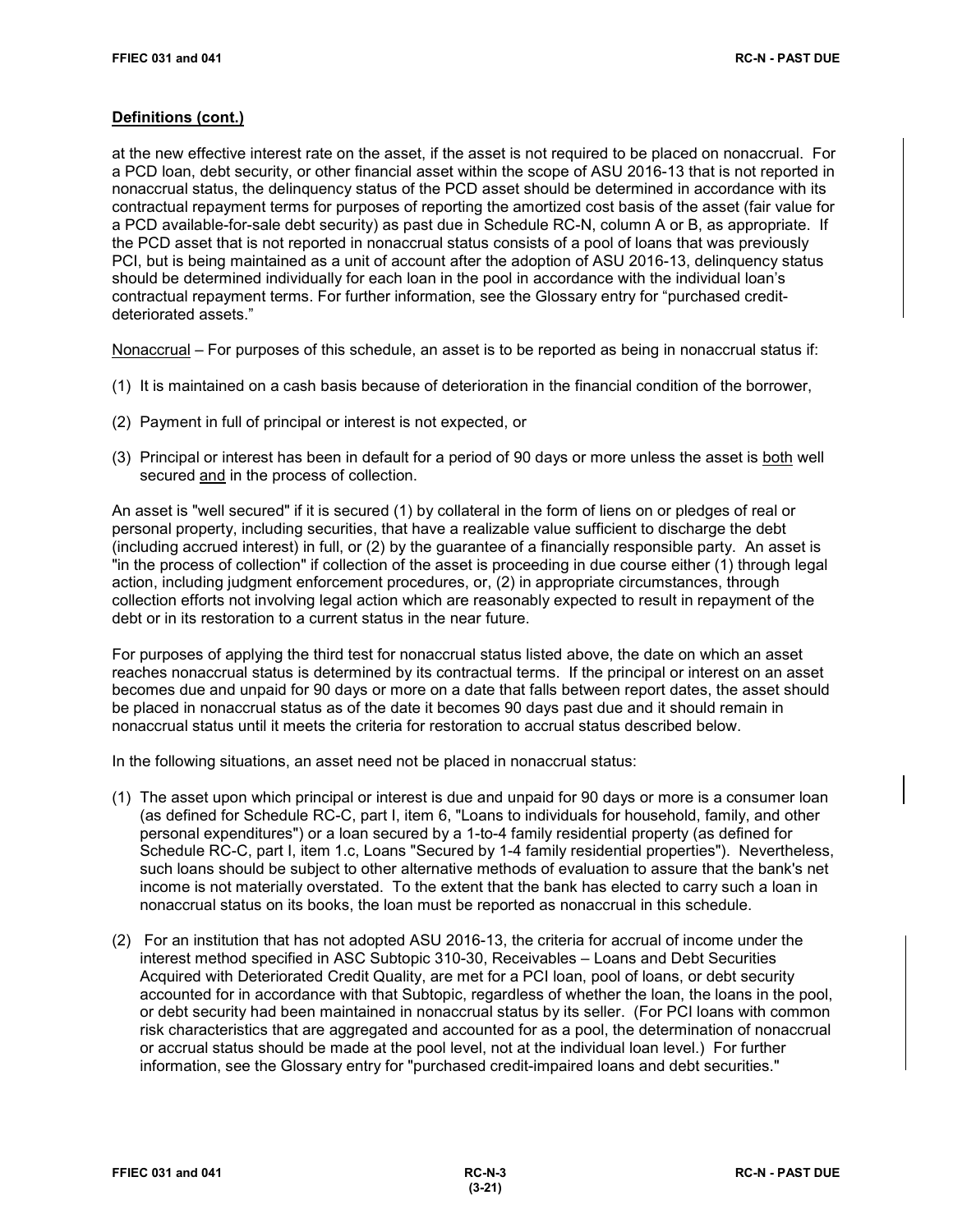# **Definitions (cont.)**

- (3) For an institution that has adopted ASU 2016-13, the following criteria are met for a PCD asset, including a PCD asset that was previously a PCI asset or part of a pool of PCI assets, that would otherwise be required to be placed in nonaccrual status (see the Glossary entry for "nonaccrual status"):
	- (a) The institution reasonably estimates the timing and amounts of cash flows expected to be collected, and
	- (b) The institution did not acquire the asset primarily for the rewards of ownership of the underlying collateral, such as use of collateral in operations of the institution or improving the collateral for resale.

When a PCD asset that meets the criteria above is not placed in nonaccrual status, the asset should be subject to other alternative methods of evaluation to ensure that the institution's net income is not materially overstated. Further, regardless of whether a PCD asset is in nonaccrual or accrual status, an institution is not permitted to accrete the credit-related discount embedded in the purchase price of such an asset that is attributable to the acquirer's assessment of expected credit losses as of the date of acquisition (i.e., the contractual cash flows the acquirer did not expect to collect at acquisition). Interest income should no longer be recognized on a PCD asset to the extent that the net investment in the asset would increase to an amount greater than the payoff amount. If an institution is required or has elected to carry a PCD asset in nonaccrual status, the asset must be reported as a nonaccrual asset at its amortized cost basis (fair value for a PCD available-for-sale debt security) in Schedule RC-N, column C. (For PCD assets for which the institution has made a policy election to maintain previously existing pools of PCI loans upon adoption of ASU 2016-13, the determination of nonaccrual or accrual status should be made at the pool level, not the individual asset level.) For further information, see the Glossary entry for "purchased credit-deteriorated assets."

As a general rule, a nonaccrual asset may be restored to accrual status when:

- (1) None of its principal and interest is due and unpaid, and the bank expects repayment of the remaining contractual principal and interest; or
- (2) When it otherwise becomes well secured and in the process of collection.

For purposes of meeting the first test for restoration to accrual status, the bank must have received repayment of the past due principal and interest unless, as discussed in the Glossary entry for "nonaccrual status":

- (1) The asset has been restructured in a troubled debt restructuring and qualifies for accrual status;
- (2) The asset is a purchased credit-impaired loan, pool of loans, or debt security accounted for in accordance with ASC Subtopic 310-30 and it meets the criteria for accrual of income under the interest method specified in that Subtopic; or
- (3) The borrower has resumed paying the full amount of the scheduled contractual interest and principal payments on a loan that is past due and in nonaccrual status, even though the loan has not been brought fully current, and certain repayment criteria are met.

For further information, see the Glossary entry for "nonaccrual status."

Restructured in Troubled Debt Restructurings – A troubled debt restructuring is a restructuring of a loan in which a bank, for economic or legal reasons related to a borrower's financial difficulties, grants a concession to the borrower that it would not otherwise consider. For purposes of this schedule, the concession consists of a modification of terms, such as a reduction of the loan's stated interest rate, principal, or accrued interest or an extension of the loan's maturity date at a stated interest rate lower than the current market rate for new debt with similar risk, regardless of whether the loan is secured or unsecured and regardless of whether the loan is guaranteed by the government or by others.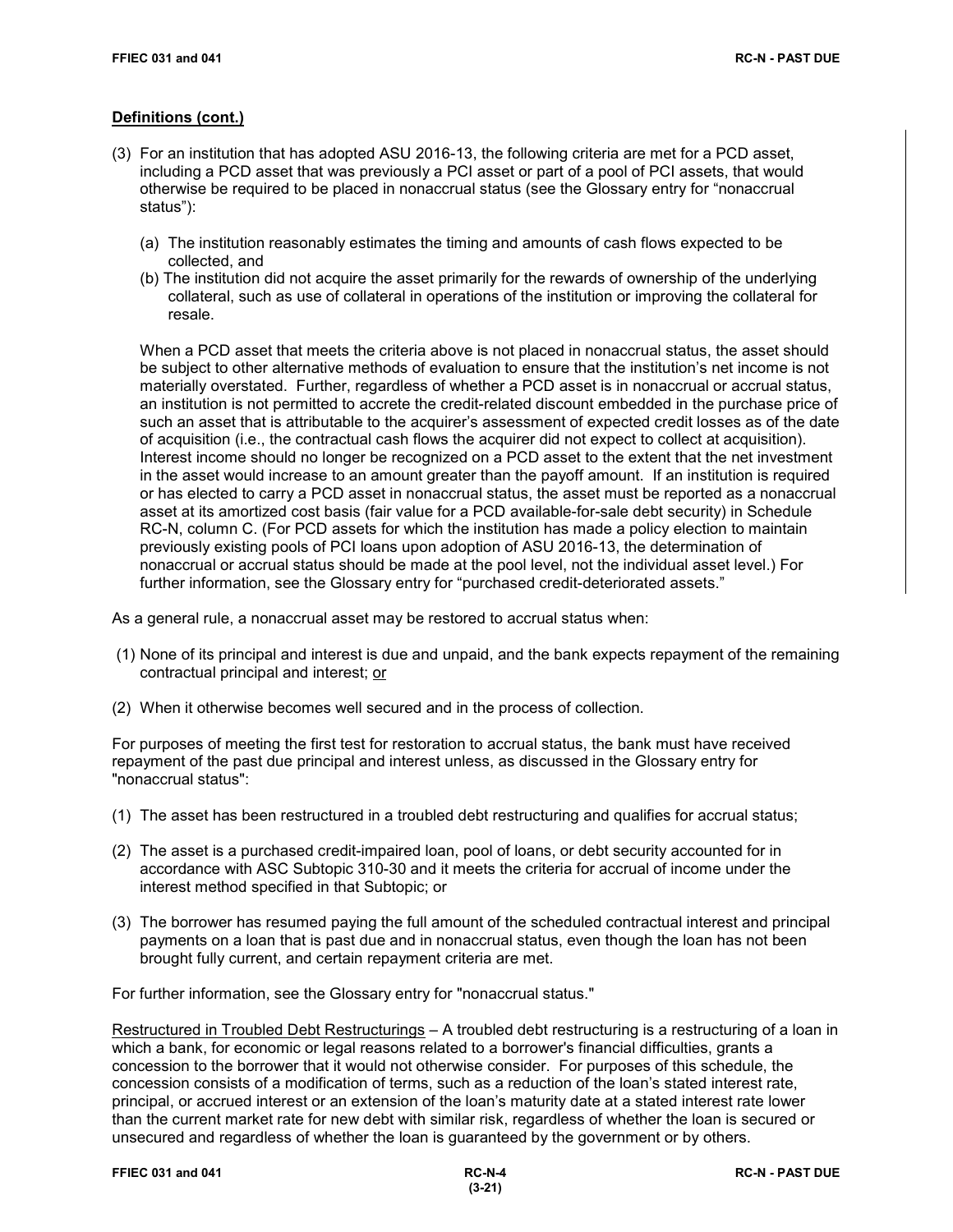# **Definitions (cont.)**

Once an obligation has been restructured in a troubled debt restructuring, it continues to be considered a troubled debt restructuring until paid in full or otherwise settled, sold, or charged off (or meets the conditions discussed under "Accounting for a Subsequent Restructuring of a Troubled Debt Restructuring" in the Glossary entry for "troubled debt restructurings). However, if a restructured obligation is in compliance with its modified terms and the restructuring agreement specifies an interest rate that at the time of the restructuring is greater than or equal to the rate that the bank was willing to accept for a new extension of credit with comparable risk, the loan need not continue to be reported as a troubled debt restructuring in calendar years after the year in which the restructuring took place. A loan extended or renewed at a stated interest rate equal to the current interest rate for new debt with similar risk is not considered a troubled debt restructuring. Also, a loan to a third party purchaser of "other real estate owned" by the reporting bank for the purpose of facilitating the disposal of such real estate is not considered a troubled debt restructuring.

For further information, see the Glossary entry for "troubled debt restructurings."

# **Column Instructions**

The columns of Schedule RC-N are mutually exclusive. Any given loan, lease, debt security, or other asset should be reported in only one of columns A, B, and C. Information reported for any given derivative contract should be reported in only column A or column B.

Institutions that have adopted ASU 2016-13 should report asset amounts in columns A, B, and C without any deduction for applicable allowances for credit losses.

Report in columns A and B of Schedule RC-N (except for Memorandum item 6) the balance sheet amounts of (not just the delinquent payments on) loans, leases, debt securities, and other assets that are past due and upon which the bank continues to accrue interest, as follows:

- (1) In column A, report closed-end monthly installment loans, amortizing loans secured by real estate, lease financing receivables, and open-end credit in arrears two or three monthly payments; other multipayment obligations with payments scheduled other than monthly when one scheduled payment is due and unpaid for 30 through 89 days; single payment and demand notes, debt securities, and other assets providing for payment of interest at stated intervals after one interest payment is due and unpaid for 30 through 89 days; single payment notes, debt securities, and other assets providing for payment of interest at maturity, on which interest or principal remains unpaid for 30 through 89 days after maturity; unplanned overdrafts, whether or not the bank is accruing interest on them, if the account remains continuously overdrawn for 30 through 89 days.
- (2) In column B, report the loans, lease financing receivables, debt securities, and other assets as specified above on which payment is due and unpaid for 90 days or more.

Include in columns A and B, as appropriate (except for Memorandum item 6 on the FFIEC 031), all loans, leases, debt securities, and other assets which, subsequent to their restructuring by means of a modification of terms,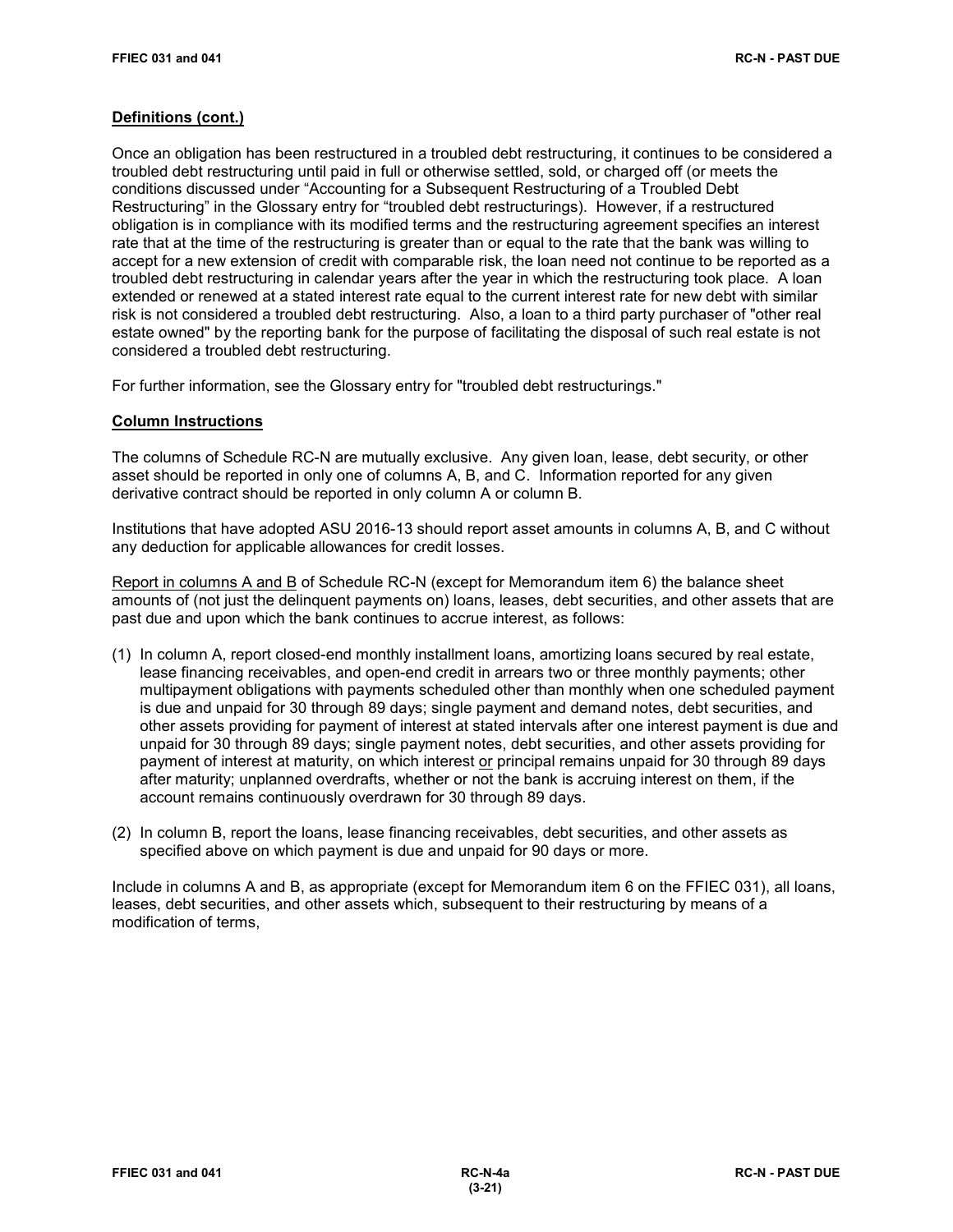This page intentionally left blank.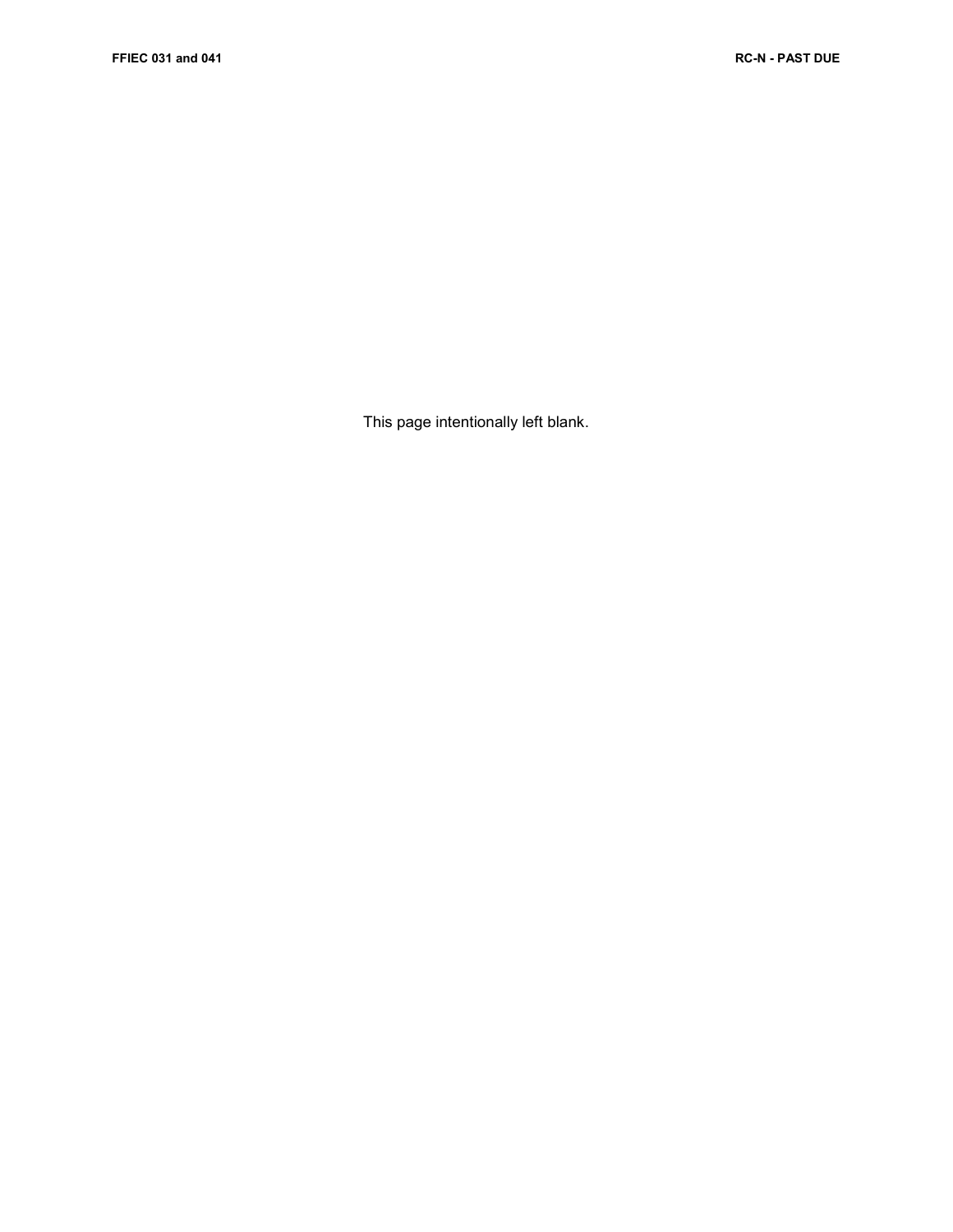# **Column Instructions (cont.)**

have become 30 days or more past due and upon which the bank continues to accrue interest. Exclude from columns A and B all loans, leases, debt securities, and other assets that are in nonaccrual status.

Report in columns A and B of Memorandum item 6 the fair value, if positive, of all interest rate, foreign exchange rate, equity, and commodity and other derivative contracts on which a required payment by the bank's counterparty is due and unpaid for 30 through 89 days and due and unpaid for 90 days or more, respectively.

Report in column C the balance sheet amounts of loans, leases, debt securities, and other assets that are in nonaccrual status. Include all restructured loans, leases, debt securities, and other assets that are in nonaccrual status. However, restructured loans, leases, debt securities, and other assets with a zero percent effective interest rate are not to be reported in this column as nonaccrual assets.

# **Item Instructions**

The loan and lease category definitions used in Schedule RC-N correspond with the loan and lease category definitions found in Schedule RC-C, part I. Consistent with Schedule RC-C, part I, the categoryby-category breakdown of loans and leases in Schedule RC-N includes (1) loans and leases held for sale and (2) loans and leases held for investment, i.e., loans and leases that the bank has the intent and ability to hold for the foreseeable future or until maturity or payoff.

# **Item No. Caption and Instructions**

- **1 Loans secured by real estate**. Report in the appropriate subitem and column all loans secured by real estate included in Schedule RC-C, part I, item 1, that are past due 30 days or more or are in nonaccrual status as of the report date.
- **1.a Construction, land development, and other land loans (in domestic offices).** Report in the appropriate subitem and column the amount of all construction, land development, and other land loans (in domestic offices) included in Schedule RC-C, part I, item 1.a, column B, that are past due 30 days or more or are in nonaccrual status as of the report date.
- **1.a.(1) 1-4 family residential construction loans.** Report in the appropriate column the amount of all 1-4 family residential construction loans (in domestic offices) included in Schedule RC-C, part I, item 1.a.(1), column B, that are past due 30 days or more or are in nonaccrual status as of the report date.
- **1.a.(2) Other construction loans and all land development and other land loans.** Report in the appropriate column the amount of all other construction loans and all land development and other land loans (in domestic offices) included in Schedule RC-C, part I, item 1.a.(2), column B, that are past due 30 days or more or are in nonaccrual status as of the report date.
- **1.b Secured by farmland (in domestic offices).** Report in the appropriate column the amount of all loans secured by farmland (in domestic offices) included in Schedule RC-C, part I, item 1.b, column B, that are past due 30 days or more or are in nonaccrual status as of the report date.
- **1.c Secured by 1-4 family residential properties (in domestic offices).** Report in the appropriate subitem and column the amount of all loans secured by 1-4 family residential properties (in domestic offices) included in Schedule RC-C, part I, item 1.c, column B, that are past due 30 days or more or are in nonaccrual status as of the report date.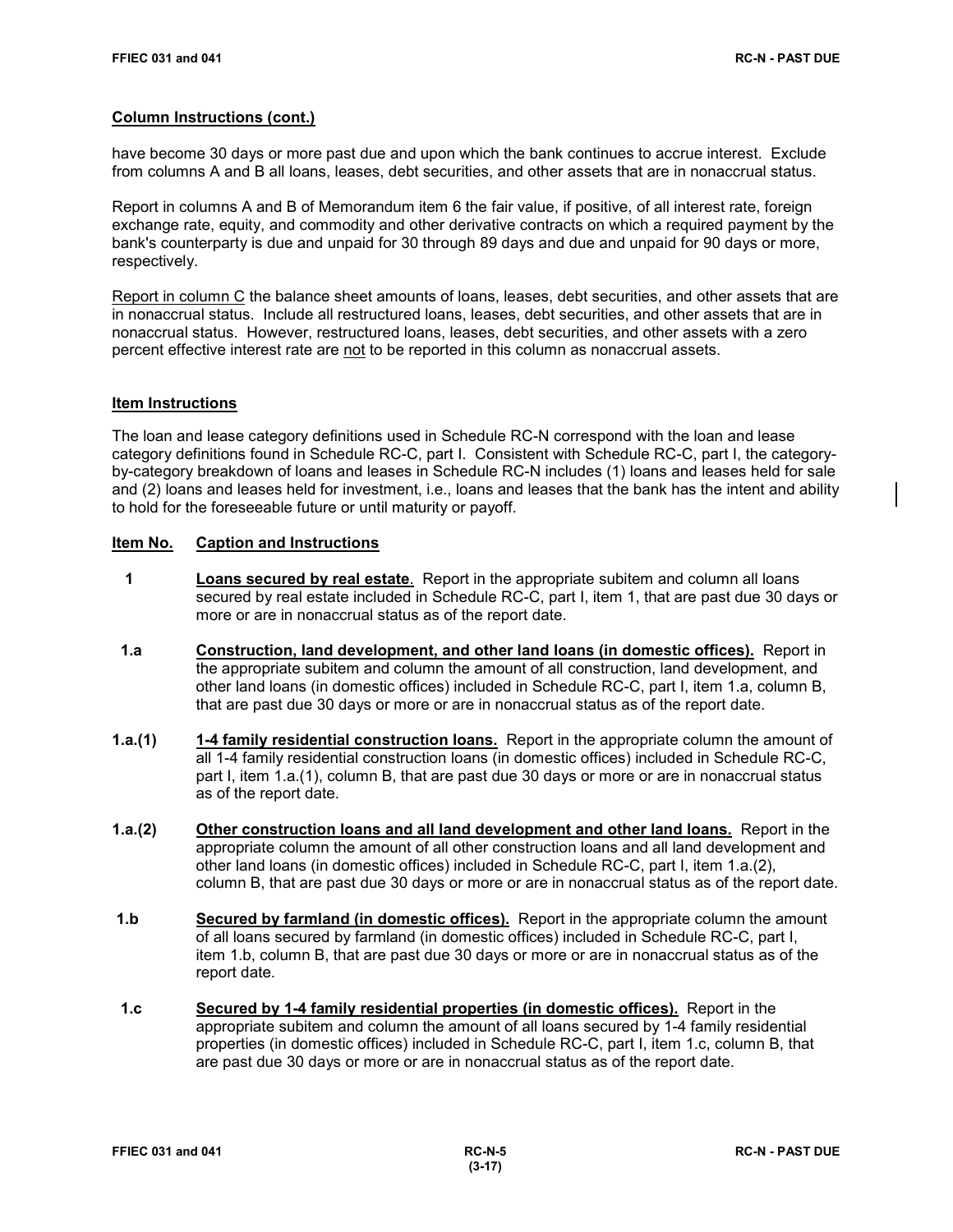- **1.c.(1) Revolving, open-end loans secured by 1-4 family residential properties and extended under lines of credit.** Report in the appropriate column the amount outstanding under all revolving, open-end loans secured by 1-to-4 family residential properties and extended under lines of credit (in domestic offices) included in Schedule RC-C, part I, item 1.c.(1), column B, that are past due 30 days or more or are in nonaccrual status as of the report date.
- **1.c.(2) Closed-end loans secured by 1-4 family residential properties.** Report in the appropriate subitem and column the amount of all closed-end loans secured by 1-to-4 family residential properties (in domestic offices) included in Schedule RC-C, part I, item 1.c.(2), column B, that are past due 30 days or more or are in nonaccrual status as of the report date.
- **1.c.(2)(a) Secured by first liens.** Report in the appropriate column the amount of all closed-end loans secured by first liens on 1-to-4 family residential properties (in domestic offices) included in Schedule RC-C, part I, item 1.c.(2)(a), column B, that are past due 30 days or more or are in nonaccrual status as of the report date.
- **1.c.(2)(b) Secured by junior liens.** Report in the appropriate column the amount of all closed-end loans secured by junior liens on 1-to-4 family residential properties (in domestic offices) included in Schedule RC-C, part I, item  $1.c.(2)(b)$ , column B, that are past due 30 days or more or are in nonaccrual status as of the report date. Include loans secured by junior liens in this item even if the bank also holds a loan secured by a first lien on the same 1-to-4 family residential property and there are no intervening junior liens.
- **1.d Secured by multifamily (5 or more) residential properties (in domestic offices).** Report in the appropriate column the amount of all loans secured by multifamily (5 or more) residential properties (in domestic offices) included in Schedule RC-C, part I, item 1.d, column B, that are past due 30 days or more or are in nonaccrual status as of the report date.
- **1.e Secured by nonfarm nonresidential properties (in domestic offices).** Report in the appropriate subitem and column the amount of all loans secured by nonfarm residential properties (in domestic offices) included in Schedule RC-C, part I, item 1.e, column B, that are past due 30 days or more or are in nonaccrual status as of the report date.
- **1.e.(1) Loans secured by owner-occupied nonfarm nonresidential properties.** Report in the appropriate column the amount of loans secured by owner-occupied nonfarm nonresidential properties (in domestic offices) included in Schedule RC-C, part I, item 1.e.(1), column B, that are past due 30 days or more or are in nonaccrual status as of the report date.
- **1.e.(2) Loans secured by other nonfarm nonresidential properties.** Report in the appropriate column the amount of loans secured by other nonfarm nonresidential properties (in domestic offices) included in Schedule RC-C, part I, item 1.e.(2), column B, that are past due 30 days or more or are in nonaccrual status as of the report date.
- NOTE: Item 1.f is not applicable to banks filing the FFIEC 041 report form.
- **1.f In foreign offices.** Report in the appropriate column the amount of all loans secured by real estate in foreign offices included in Schedule RC-C, part I, item 1, that are past due 30 days or more or are in nonaccrual status as of the report date.
- **2 Loans to depository institutions and acceptances of other banks.** Report on the FFIEC 041 in the appropriate column and on the FFIEC 031 in the appropriate subitem and column the amount of all loans to depository institutions and acceptances of other banks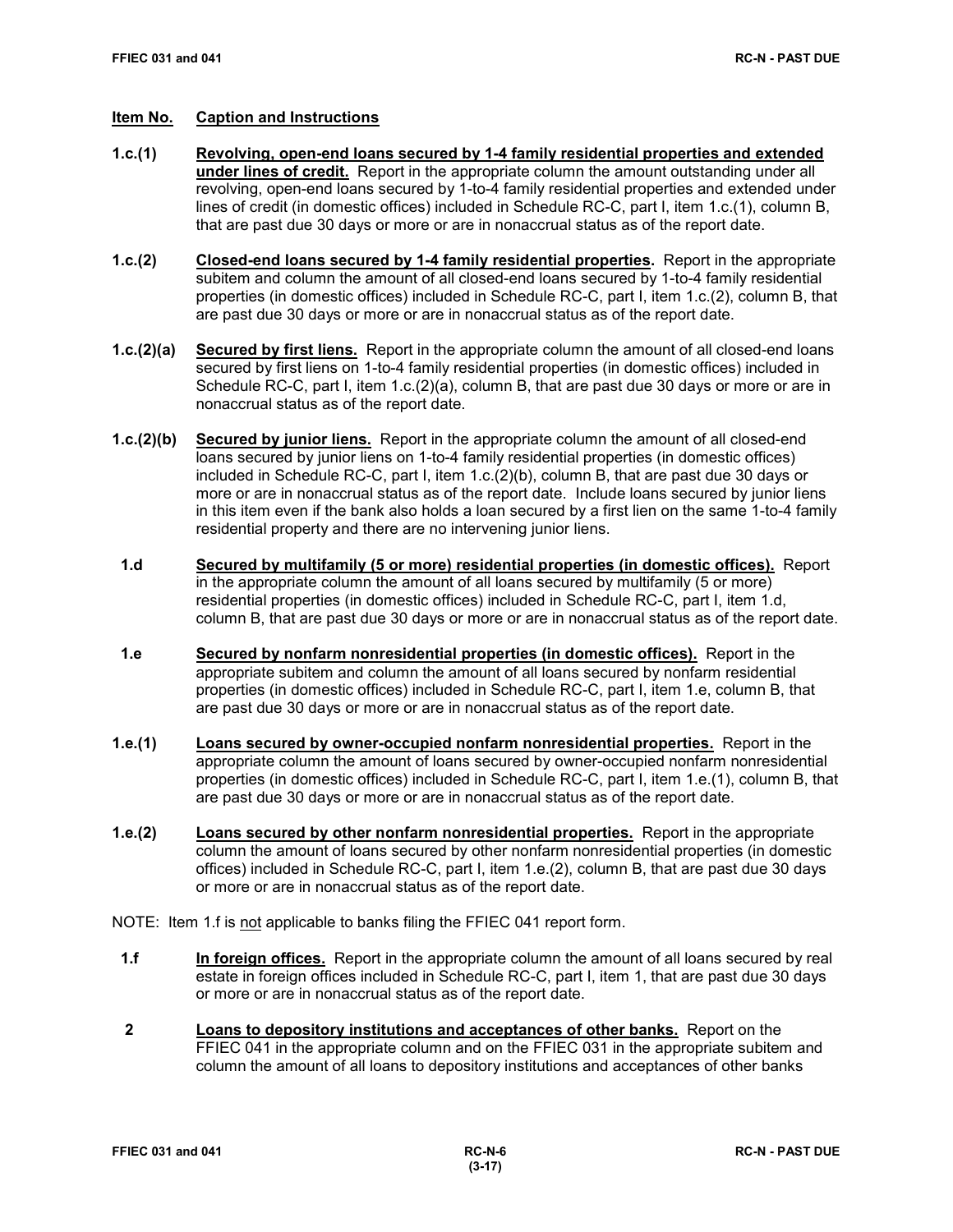**2** included in Schedule RC-C, part I, item 2, that are past due 30 days or more or are in (cont.) nonaccrual status as of the report date.

NOTE: Items 2.a, 2.b, and 3 are not applicable to banks filing the FFIEC 041 report form.

- **2.a To U.S. banks and other U.S. depository institutions.** Report in the appropriate column the amount of loans to and acceptances of U.S. banks and other U.S. depository institutions included in Schedule RC-C, part I, items 2.a.(2), 2.b, and 2.c.(1), column A, that are past due 30 days or more or are in nonaccrual status as of the report date.
- **2.b To foreign banks.** Report in the appropriate column the amount of all loans to and acceptances of foreign banks included in Schedule RC-C, part I, items 2.a.(1) and 2.c.(2), column A, that are past due 30 days or more or are in nonaccrual status as of the report date.
- **3 Loans to finance agricultural production and other loans to farmers.** Report in the appropriate column the amount of all loans to finance agricultural production and other loans to farmers included in Schedule RC-C, part I, item 3, column A, that are past due 30 days or more or are in nonaccrual status as of the report date.
- **4 Commercial and industrial loans.** Report on the FFIEC 041 in the appropriate column and on the FFIEC 031 in the appropriate subitem and column the amount of all commercial and industrial loans included in Schedule RC-C, part I, item 4, that are past due 30 days or more or are in nonaccrual status as of the report date.

NOTE: Items 4.a and 4.b are not applicable to banks filing the FFIEC 041 report form.

- **4.a To U.S. addressees (domicile).** Report in the appropriate column the amount of all commercial and industrial loans to U.S. addressees included in Schedule RC-C, part I, item 4.a, column A, that are past due 30 days or more or are in nonaccrual status as of the report date.
- **4.b To non-U.S. addressees (domicile).** Report in the appropriate column the amount of all commercial and industrial loans to non-U.S. addressees included in Schedule RC-C, part I, item 4.b, column A, that are past due 30 days or more or are in nonaccrual status as of the report date.
- **5 Loans to individuals for household, family, and other personal expenditures.** Report in the appropriate subitem and column the amount of all loans to individuals for household, family, and other personal expenditures (i.e., consumer loans) included in Schedule RC-C, part I, item 6, that are past due 30 days or more or are in nonaccrual status as of the report date.
- **5.a Credit cards.** Report in the appropriate column the amount of all extensions of credit to individuals for household, family, and other personal expenditures arising from credit cards included in Schedule RC-C, part I, item 6.a, that are past due 30 days or more or are in nonaccrual status as of the report date.
- **5.b Automobile loans.** Report in the appropriate column the amount of loans arising from retail sales of passenger cars and other vehicles such as minivans, vans, sport-utility vehicles, pickup trucks, and similar light trucks for personal use included in Schedule RC-C, part I, item 6.c, that are past due 30 days or more or are in nonaccrual status as of the report date.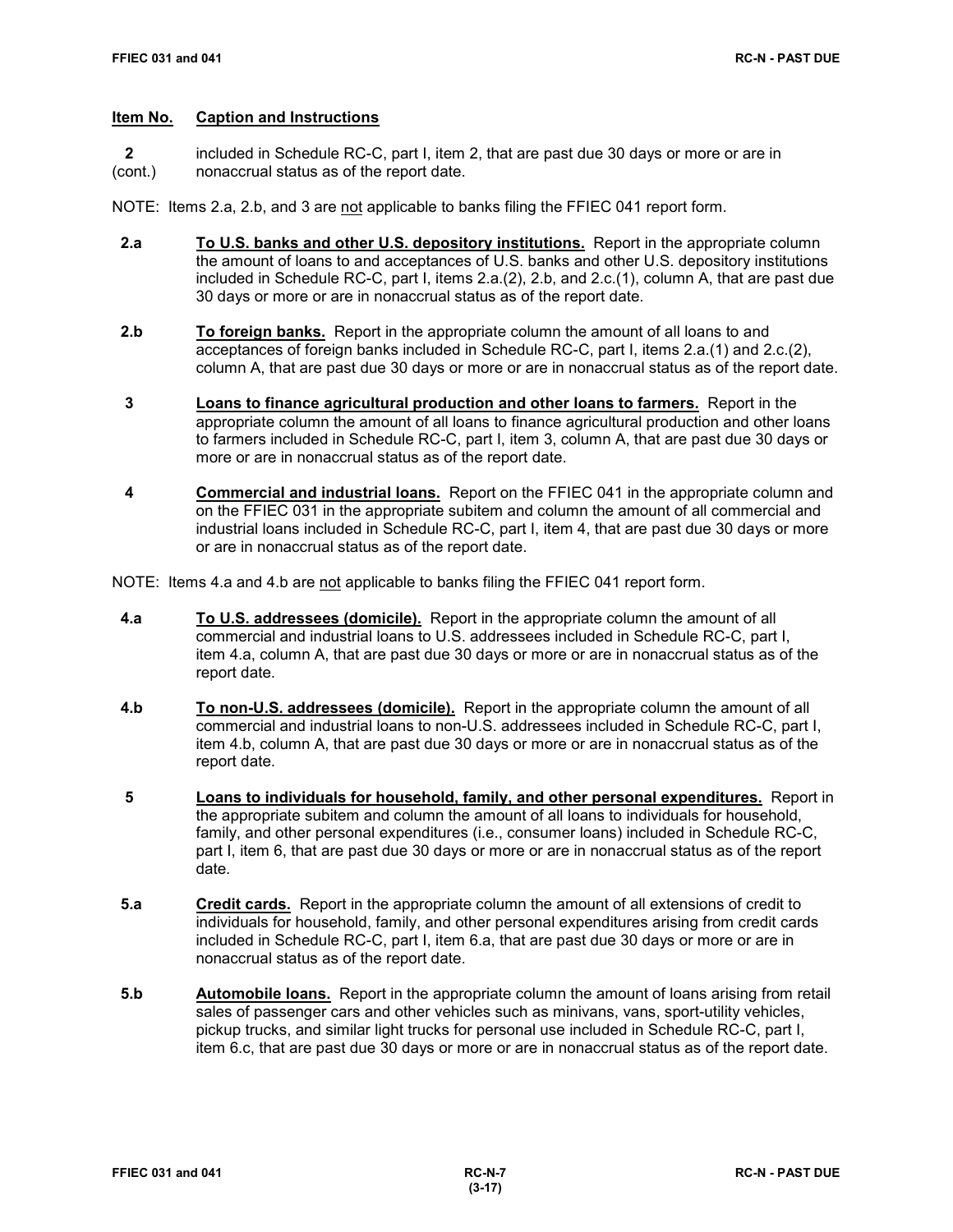**5.c Other.** Report in the appropriate column the amount of all other loans to individuals for household, family, and other personal expenditures included in Schedule RC-C, part I, items 6.b and 6.d, that are past due 30 days or more or are in nonaccrual status as of the report date.

NOTE: Item 6 is not applicable to banks filing the FFIEC 041 report form.

- **6 Loans to foreign governments and official institutions.** Report in the appropriate column the amount of all loans to foreign governments and official institutions included in Schedule RC-C, part I, item 7, that are past due 30 days or more or are in nonaccrual status as of the report date.
- **7 All other loans.** Report in the appropriate column the amount of all:
	- obligations (other than securities and leases) of states and political subdivisions in the U.S. included in Schedule RC-C, part I, item 8;
	- loans to nondepository financial institutions and other loans included in Schedule RC-C, part I, item 9; and
	- on the FFIEC 041 only, all loans to finance agricultural production and other loans to farmers included in Schedule RC-C, part I, item 3,

that are past due 30 days or more or are in nonaccrual status as of the report date.

 **8 Lease financing receivables (net of unearned income).** Report on the FFIEC 041 in the appropriate column and on the FFIEC 031 in the appropriate subitem and column the amount of all lease financing receivables (net of unearned income) included in Schedule RC-C, part I, item 10, that are past due 30 days or more or are in nonaccrual status as of the report date.

NOTE: Items 8.a and 8.b are not applicable to banks filing the FFIEC 041 report form.

- **8.a Leases to individuals for household, family, and other personal expenditures.** Report in the appropriate column the amount of all leases (net of unearned income) to individuals for household, family, and other personal expenditures included in Schedule RC-C, part I, item 10.a, column A, that are past due 30 days or more or are in nonaccrual status as of the report date.
- **8.b All other leases.** Report in the appropriate column the amount of all other leases (net of unearned income) included in Schedule RC-C, part I, item 10.b, column A, that are past due 30 days or more or are in nonaccrual status as of the report date.
- **9 Total loans and leases.** For columns A through C, report the sum of items 1.a.(1) through 8.b on the FFIEC 031, and the sum of items 1.a.(1) through item 8 on the FFIEC 041.
- **10 Debt securities and other assets.** Report in the appropriate column all assets other than loans and leases reportable in Schedule RC-C that are past due 30 days or more or are in nonaccrual status as of the report date. Include such assets as debt securities and interest-bearing balances due from depository institutions. Also include operating lease payments receivable that have been recorded as assets in Schedule RC, item 11, when the operating lease is past due 30 days or more or in nonaccrual status.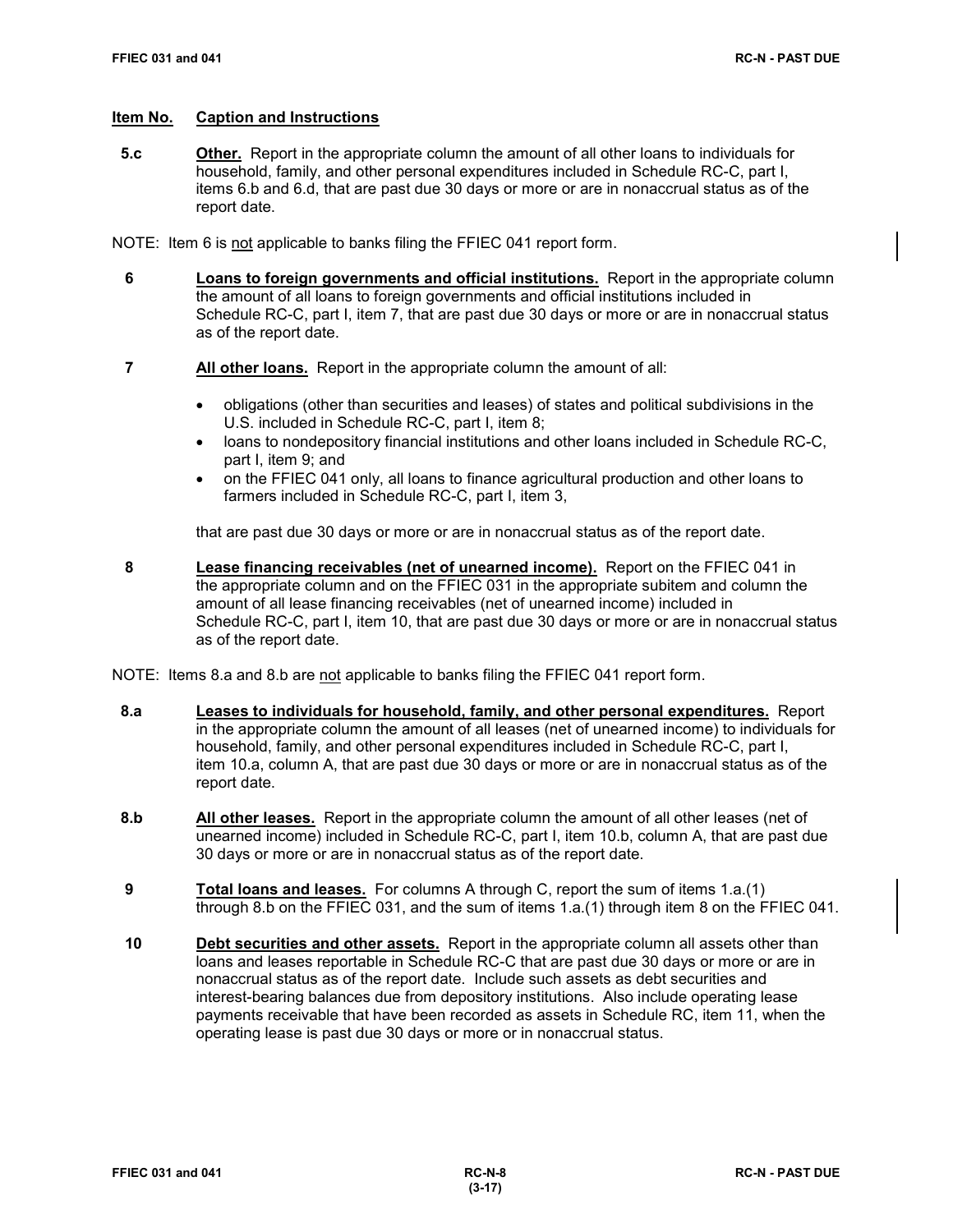- **10** Exclude other real estate owned reportable in Schedule RC, item 7, and other repossessed (cont.) assets reportable in Schedule RC, item 11, such as automobiles, boats, equipment,
	- appliances, and similar personal property.
	- **11 Loans and leases reported in items 1 through 8 above that are wholly or partially guaranteed by the U.S. Government, excluding loans and leases covered by losssharing agreements with the FDIC.** Report in the appropriate column the aggregate amount of all loans and leases reported in Schedule RC-N, items 1 through 8, above for which repayment of principal is wholly or partially guaranteed or insured by the U.S. Government, including its agencies and its government-sponsored agencies, but excluding loans and leases covered by loss-sharing agreements with the FDIC, which are reported in Schedule RC-N, item 12, below. Examples include loans guaranteed by the Small Business Administration and the Federal Housing Administration. Amounts need not be reported in this item and in items 11.a and 11.b below if they are considered immaterial.

Exclude from this item loans and leases guaranteed or insured by state or local governments, state or local government agencies, foreign (non-U.S.) governments, and private agencies or organizations. Also exclude loans and leases collateralized by securities issued by the U.S. Government, including its agencies and its government-sponsored agencies.

**11.a Guaranteed portion of loans and leases included in item 11 above, excluding rebooked "GNMA loans."** Report in the appropriate column the maximum amount recoverable from the U.S. Government, including its agencies and its government-sponsored agencies, under the guarantee or insurance provisions applicable to the loans and leases included in Schedule RC-N, item 11, above.

> Seller-servicers of GNMA loans should exclude all delinquent rebooked GNMA loans that have been repurchased or are eligible for repurchase from this item (report such rebooked GNMA loans in item 11.b below). Servicers of GNMA loans should exclude individual delinquent loans (for which they were not the transferor) that they have purchased out of GNMA securitizations from this item (report such purchased GNMA loans in item 11.b below).

- **11.b Rebooked "GNMA loans" that have been repurchased or are eligible for repurchase included in item 11 above.** Report in the appropriate column the amount included in Schedule RC-N, item 11, of:
	- (1) Delinquent rebooked GNMA loans that have been repurchased or are eligible for repurchase by seller-servicers of GNMA loans; and
	- (2) Delinquent loans that have been purchased out of GNMA securitizations by servicers of GNMA loans that were not the transferors of the loans.
	- **12 Loans and leases reported in items 1 through 8 above that are covered by loss-sharing agreements with the FDIC.** Report in the appropriate subitem and column the aggregate amount of all loans and leases covered by loss-sharing agreements with the FDIC reported in Schedule RC-M, items 13.a.(1)(a)(1) through 13.a.(5), that have been included in Schedule RC-N, items 1 through 8, because they are past due 30 days or more or are in nonaccrual status as of the report date. Amounts need not be reported in Schedule RC-N, items 12.a.(1)(a) through 12.f, below if they are considered immaterial.
- **12.a Loans secured by real estate (in domestic offices):**
- **12.a.(1) Construction, land development, and other land loans:**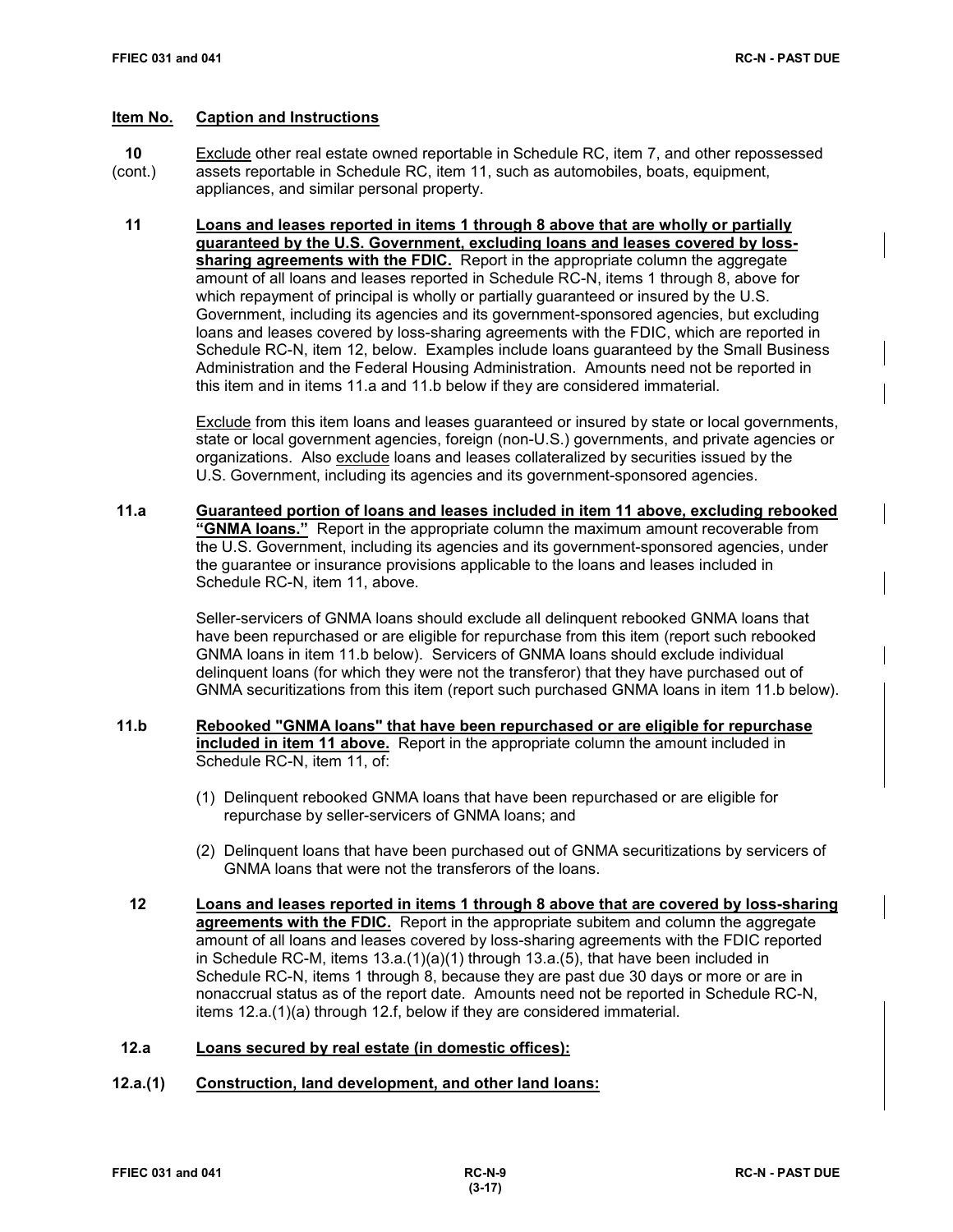- **12.a.(1)(a) 1-4 family residential construction loans.** Report in the appropriate column the amount of all covered 1-4 family residential construction loans reported in Schedule RC-M, item 13.a.(1)(a)(1), that are included in Schedule RC-N, item 1.a.(1), above because they are past due 30 days or more or are in nonaccrual status as of the report date.
- **12.a.(1)(b) Other construction loans and all land development and other land loans.** Report in the appropriate column the amount of all other covered construction loans and all covered land development and other land loans reported in Schedule RC-M, item 13.a.(1)(a)(2), that are included in Schedule RC-N, item 1.a.(2), above because they are past due 30 days or more or are in nonaccrual status as of the report date.
- **12.a.(2) Secured by farmland.** Report in the appropriate column the amount of all covered loans secured by farmland reported in Schedule RC-M, item 13.a.(1)(b), that are included in Schedule RC-N, item 1.b, above because they are past due 30 days or more or are in nonaccrual status as of the report date.

# **12.a.(3) Secured by 1-4 family residential properties:**

- **12.a.(3)(a) Revolving, open-end loans secured by 1-4 family residential properties and extended under lines of credit.** Report in the appropriate column the amount of all covered revolving, open-end loans secured by 1-4 family residential properties and extended under lines of credit loans held for sale and held for investment reported in Schedule RC-M, item 13.a.(1)(c)(1), that are included in Schedule RC-N, item 1.c.(1), above because they are past due 30 days or more or are in nonaccrual status as of the report date.
- **12.a.(3)(b) Closed-end loans secured by 1-4 family residential properties:**
- **12.a.(3)(b)(1) Secured by first liens.** Report in the appropriate column the amount of all covered closed-end loans secured by first liens on 1-4 family residential properties reported in Schedule RC-M, item  $13.a.(1)(c)(2)(a)$ , that are included in Schedule RC-N, item  $1.c.(2)(a)$ , above because they are past due 30 days or more or are in nonaccrual status as of the report date.
- **12.a.(3)(b)(2) Secured by junior liens.** Report in the appropriate column the amount of all covered closed-end loans secured by junior liens on 1-4 family residential properties reported in Schedule RC-M, item  $13.a.(1)(c)(2)(b)$ , that are included in Schedule RC-N, item  $1.c.(2)(b)$ , above because they are past due 30 days or more or are in nonaccrual status as of the report date.
- **12.a.(4) Secured by multifamily (5 or more) residential properties.** Report in the appropriate column the amount of all covered loans secured by multifamily (5 or more) residential properties reported in Schedule RC-M, item 13.a.(1)(d), that are included in Schedule RC-N, item 1.d, above because they are past due 30 days or more or are in nonaccrual status as of the report date.

# **12.a.(5) Secured by nonfarm nonresidential properties:**

**12.a.(5)(a) Loans secured by owner-occupied nonfarm nonresidential properties.** Report in the appropriate column the amount of all covered loans secured by owner-occupied nonfarm nonresidential properties reported in Schedule RC-M, item 13.a.(1)(e)(1), that are included in Schedule RC-N, item 1.e.(1), above because they are past due 30 days or more or are in nonaccrual status as of the report date.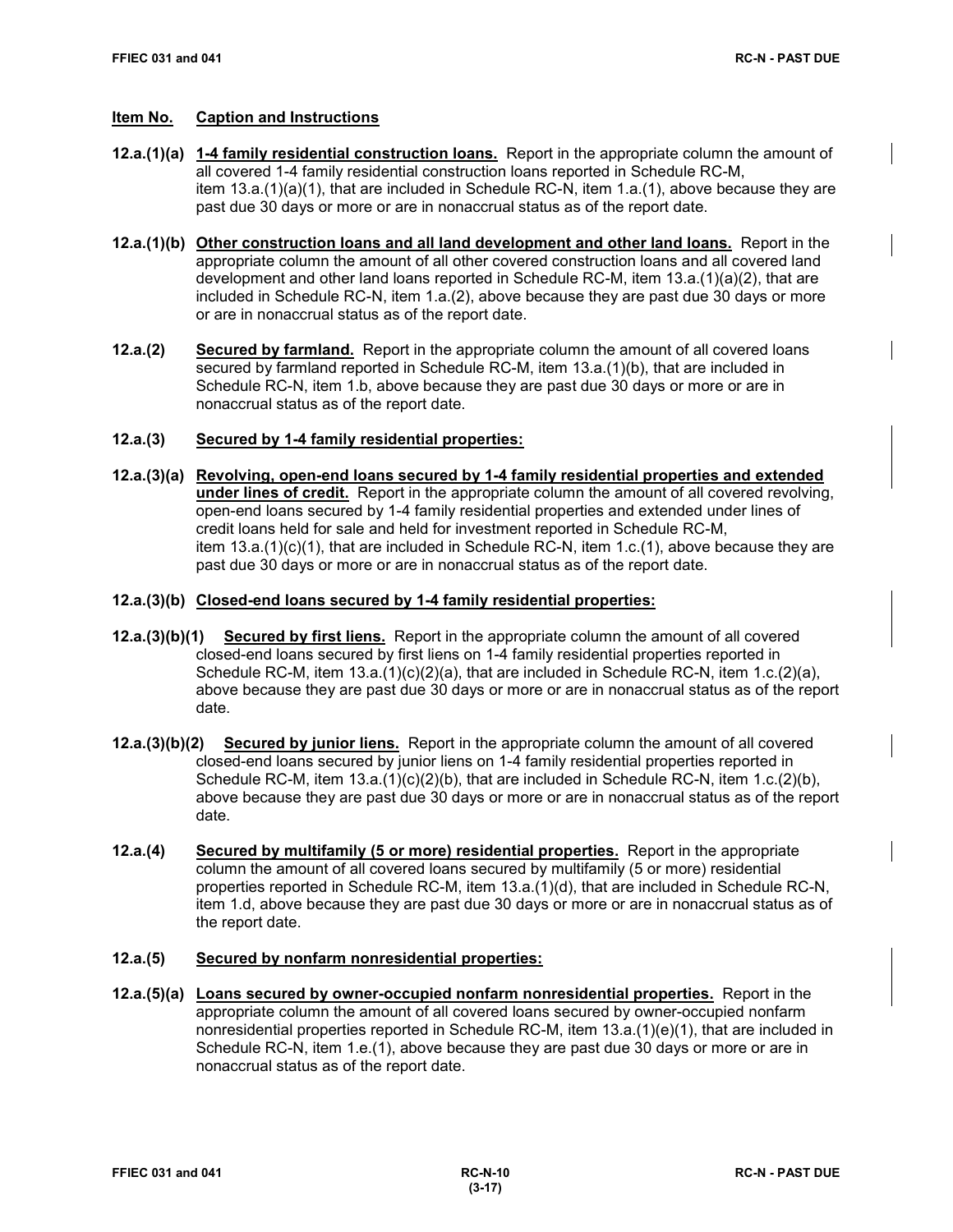**12.a.(5)(b) Loans secured by other nonfarm nonresidential properties.** Report in the appropriate column the amount of all covered loans secured by other nonfarm nonresidential properties reported in Schedule RC-M, item 13.a.(1)(e)(2), that are included in Schedule RC-N, item 1.e.(2), above because they are past due 30 days or more or are in nonaccrual status as of the report date.

#### **12.b through**

- **12.d** Not applicable.
- **12.e All other loans and all leases.** Report in the appropriate column the amount of covered loans and leases reported in Schedule RC-M, item 13.a.(5), "All other loans and all leases," that are past due 30 days or more or are in nonaccrual status as of the report date. Include in the appropriate column of this item covered loans in the following categories that are past due 30 days or more or are in nonaccrual status as of the report date:
	- (1) Loans to depository institutions and acceptances of other banks included in Schedule RC-N, item 2;
	- (2) Loans to finance agricultural production and other loans to farmers included in Schedule RC-N, item 7, on the FFIEC 041, and in Schedule RC-N, item 3, on the FFIEC 031;
	- (3) Commercial and industrial loans included in Schedule RC-N, item 4, on the FFIEC 041, and in Schedule RC-N, items 4.a and 4.b, on the FFIEC 031;
	- (4) Loans to individuals for household, family, and other personal expenditures included in Schedule RC-N, items 5.a, 5.b, and 5.c;
	- (5) On the FFIEC 031, loans to foreign governments and official institutions included in Schedule RC-N, item 6;
	- (6) Obligations (other than securities and leases) of states and political subdivisions in the U.S. included in Schedule RC-N, item 7;
	- (7) Loans to nondepository financial institutions and other loans included in Schedule RC-N, item 7; and
	- (8) On the FFIEC 031, loans secured by real estate in foreign offices included in Schedule RC-N, item 1.f.

Also include in the appropriate column all covered lease financing receivables included in Schedule RC-N, item 8, above that are past due 30 days or more or are in nonaccrual status as of the report date.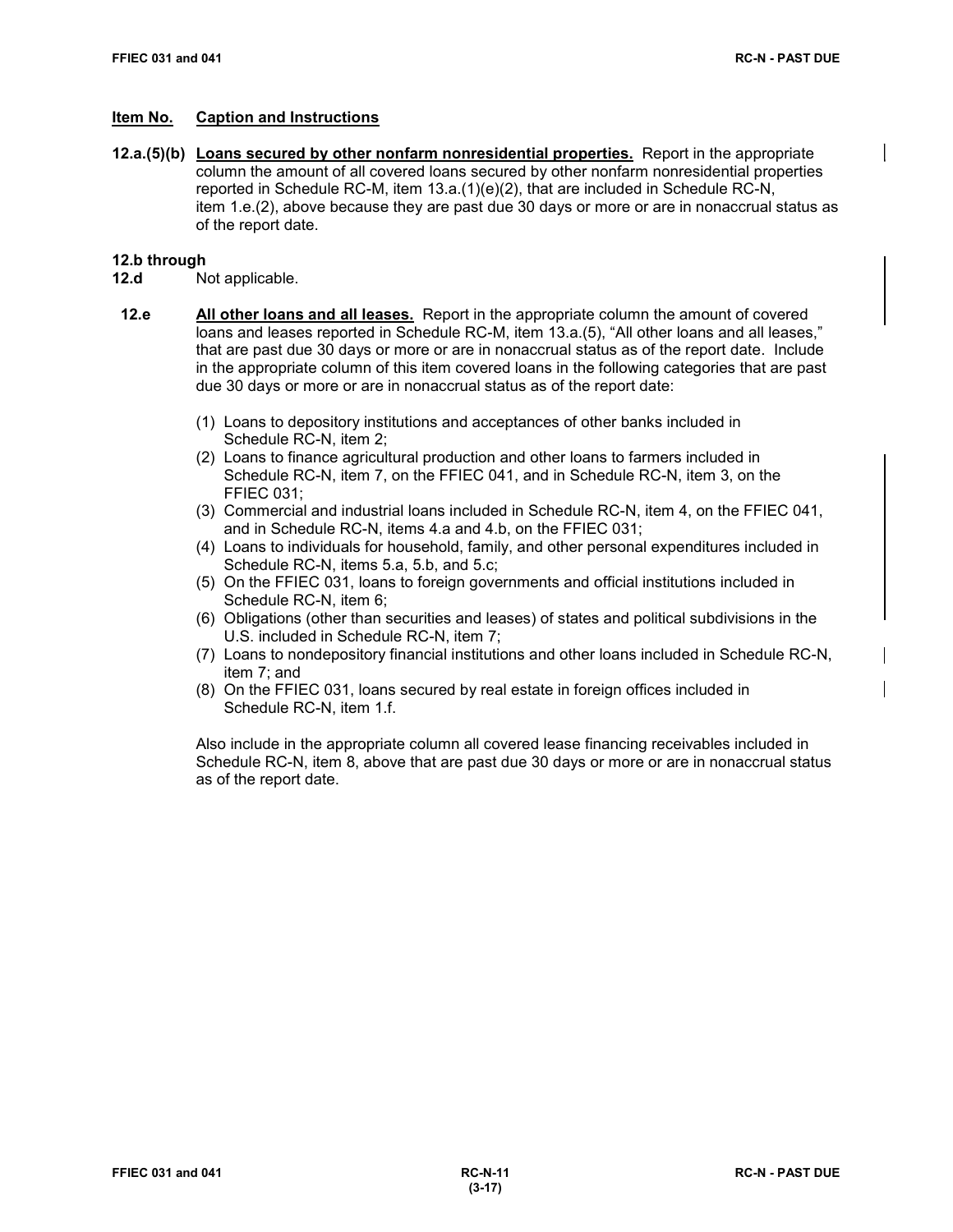**12.f Portion of covered loans and leases included in items 12.a through 12.e above that is protected by FDIC loss-sharing agreements.** Report the maximum amount recoverable from the FDIC under loss-sharing agreements covering the past due and nonaccrual loans and leases reported in Schedule RC-N, items 12.a.(1)(a) through 12.e, above beyond the amount that has already been reflected in the measurement of the reporting bank's indemnification asset, which represents the right to receive payments from the FDIC under the loss-sharing agreement.

> In general, the maximum amount recoverable from the FDIC on covered past due and nonaccrual loans and leases is the recorded amount of these loans and leases, as reported in Schedule RC-N, items 12.a.(1)(a) through 12.e, multiplied by the currently applicable loss coverage rate (e.g., 80 percent or 95 percent). This product will normally be the maximum amount recoverable because reimbursements from the FDIC for covered losses related to the amount by which the "book value" of a covered asset on the failed institution's books (which is the amount upon which payments under an FDIC loss-sharing agreement are based) exceeds the amount at which the reporting bank reports the covered asset on Schedule RC, Balance Sheet, should already have been taken into account in measuring the carrying amount of the reporting bank's loss-sharing indemnification asset, which is reported in Schedule RC-F, item 6, "All other assets."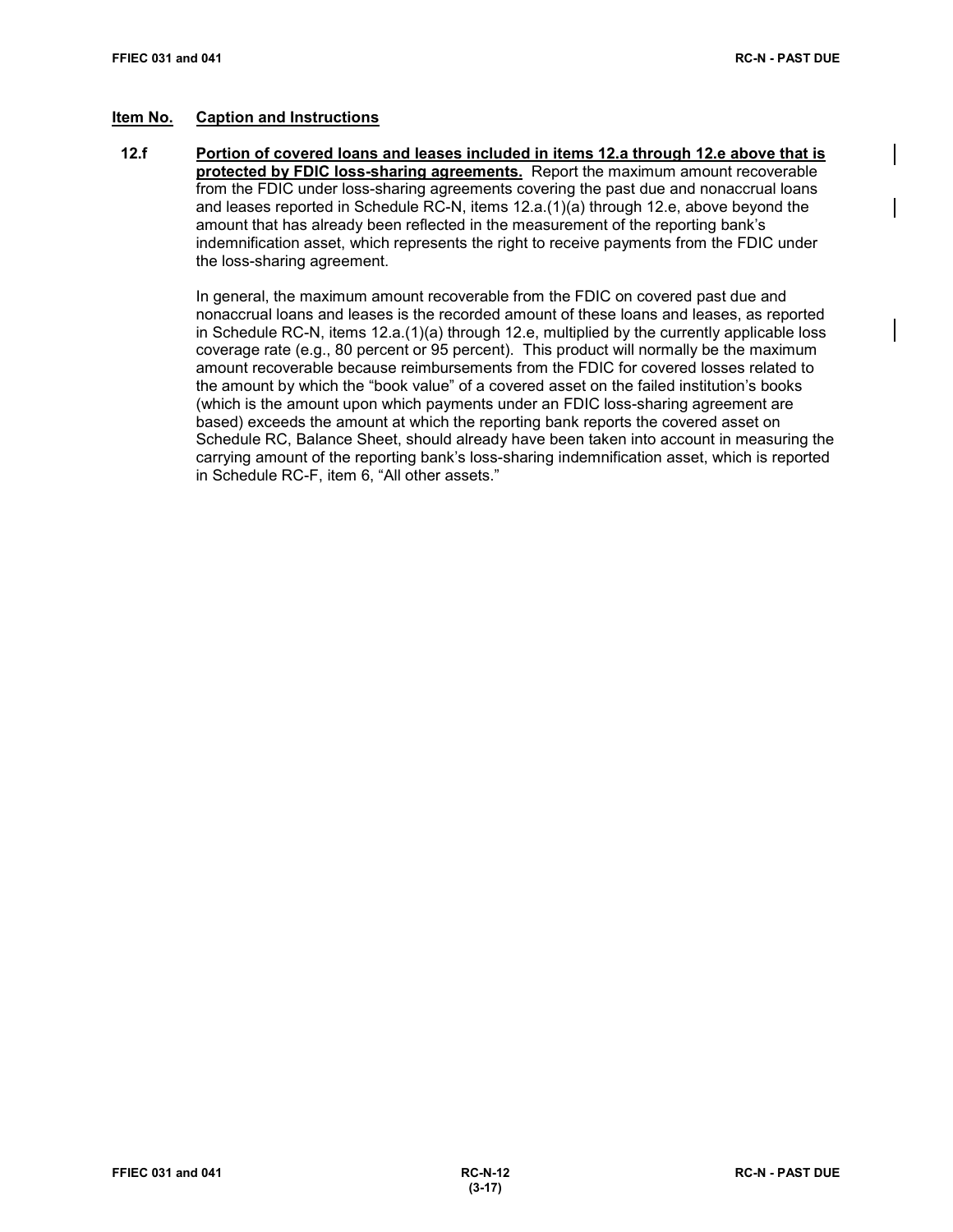# **Item No. Caption and Instructions**

 **1 Loans restructured in troubled debt restructurings included in Schedule RC-N, items 1 through 7, above.** Report in the appropriate subitem and column loans that have been restructured in troubled debt restructurings (as described in "Definitions" above) and are past due 30 days or more or are in nonaccrual status as of the report date. Such loans will have been included in one or more of the loan categories in items 1 through 7 of this schedule. Exclude all loans restructured in troubled debt restructurings that are in compliance with their modified terms (report in Schedule RC-C, part I, Memorandum item 1),

For further information, see the Glossary entry for "troubled debt restructurings."

# **1.a Construction, land development, and other land loans (in domestic offices):**

- **1.a.(1) 1-4 family construction loans.** Report in the appropriate column all loans secured by real estate for the purpose of constructing 1-4 family residential properties included in item 1.a.(1) of this schedule that have been restructured in troubled debt restructurings and, under their modified repayment terms, are past due 30 days or more or are in nonaccrual status as of the report date.
- **1.a.(2) Other construction loans and all land development and other land loans.** Report in the appropriate column all construction loans for purposes other than constructing 1-4 family residential properties, all land development loans, and all other land loans included in item 1.a.(2) of this schedule that have been restructured in troubled debt restructurings and, under their modified repayment terms, are past due 30 days or more or are in nonaccrual status as of the report date.
- **1.b Loans secured by 1-4 family residential properties (in domestic offices).** Report in the appropriate column all loans secured by 1-4 family residential properties (in domestic offices) included in item 1.c of this schedule that have been restructured in troubled debt restructurings and, under their modified repayment terms, are past due 30 days or more or are in nonaccrual status as of the report date.
- **1.c Loans secured by multifamily (5 or more) residential properties (in domestic offices).** Report in the appropriate column all loans secured by multifamily (5 or more) residential properties (in domestic offices) included in item 1.d of this schedule that have been restructured in troubled debt restructurings and, under their modified repayment terms, are past due 30 days or more or are in nonaccrual status as of the report date.

# **1.d Secured by nonfarm nonresidential properties (in domestic offices:**

- **1.d.(1) Loans secured by owner-occupied nonfarm nonresidential properties.** Report in the appropriate column all loans secured by owner-occupied nonfarm nonresidential properties included in item 1.e.(1) of this schedule that have been restructured in troubled debt restructurings and, under their modified repayment terms, are past due 30 days or more or are in nonaccrual status as of the report date.
- **1.d.(2) Loans secured by other nonfarm nonresidential properties.** Report in the appropriate column all nonfarm nonresidential real estate loans not secured by owner-occupied nonfarm nonresidential properties included in item 1.e.(2) of this schedule that have been restructured in troubled debt restructurings and, under their modified repayment terms, are past due 30 days or more or are in nonaccrual status as of the report date.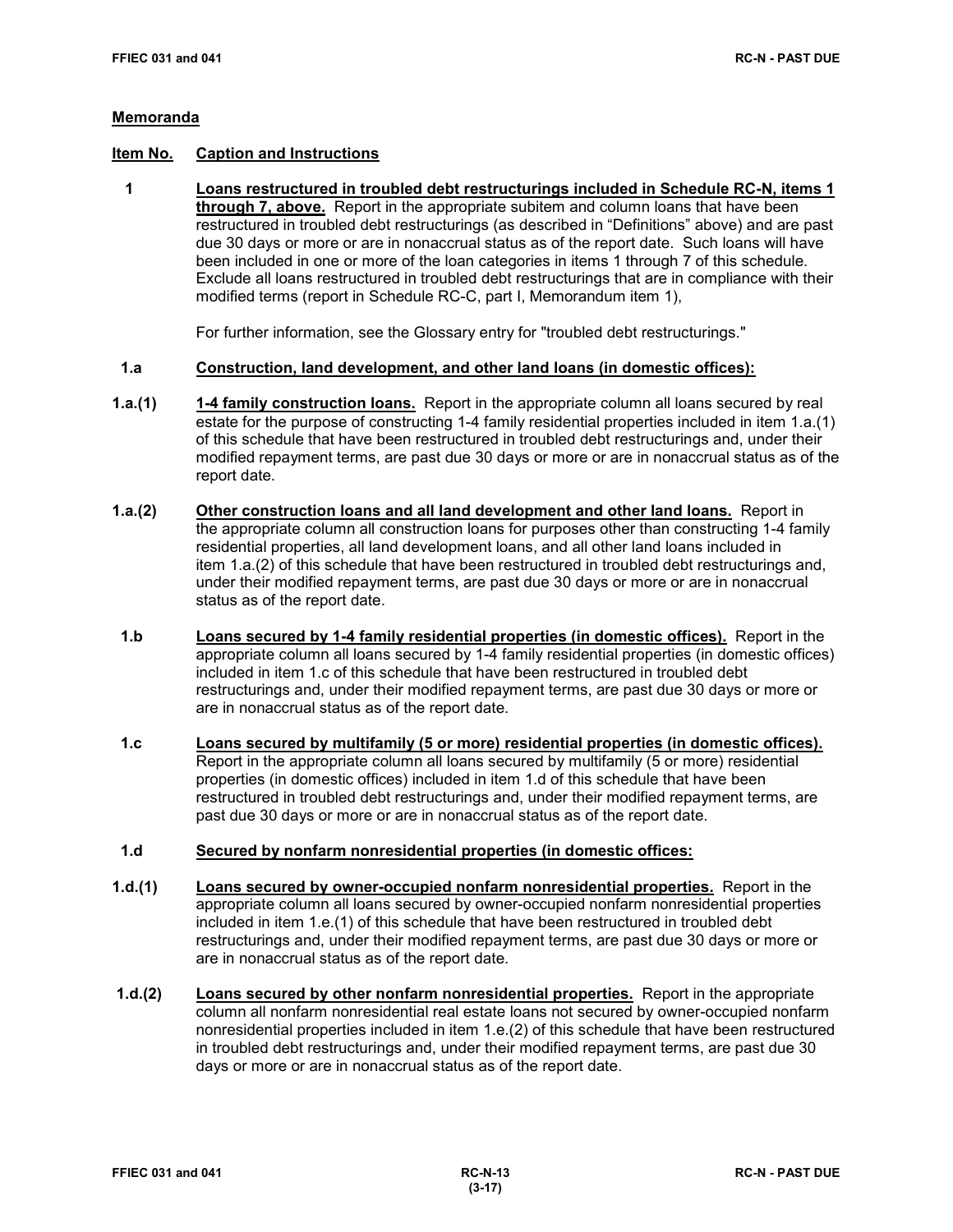# **Item No. Caption and Instructions**

 **1.e Commercial and industrial loans.** Report all commercial and industrial loans included in item 4 of this schedule that have been restructured in troubled debt restructurings and, under their modified repayment terms, are past due 30 days or more or are in nonaccrual status as of the report date. On the FFIEC 041, all banks should report the total of these restructured loans in Memorandum item 1.e, and banks with \$300 million or more in total assets should also report in Memorandum items 1.e.(1) and (2) a breakdown of these restructured loans between those loans to U.S. and non-U.S. addressees. On the FFIEC 031, all banks should report a breakdown of these restructured loans between those to U.S. and non-U.S. addressees for the fully consolidated bank in Memorandum items 1.e.(1) and (2).

NOTE: Memorandum items 1.e.(1) and 1.e.(2) are not applicable to banks filing the FFIEC 041 report forms that have less than \$300 million in total assets.

- **1.e.(1) To U.S. addressees (domicile).** On the FFIEC 041, report in the appropriate column all commercial and industrial loans to U.S. addressees included in Memorandum item 1.e of this schedule that have been restructured in troubled debt restructurings and, under their modified repayment terms, are past due 30 days or more or are in nonaccrual status as of the report date. On the FFIEC 031, report in the appropriate column all commercial and industrial loans to U.S. addressees included in item 4.a of this schedule that have been restructured in troubled debt restructurings and, under their modified repayment terms, are past due 30 days or more or are in nonaccrual status as of the report date.
- **1.e.(2) To non-U.S. addressees (domicile).** On the FFIEC 041, report in the appropriate column all commercial and industrial loans to non-U.S. addressees included in Memorandum item 3.c of this schedule that have been restructured in troubled debt restructurings and, under their modified repayment terms, are past due 30 days or more or are in nonaccrual status as of the report date. On the FFIEC 031, report in the appropriate column all commercial and industrial loans to non-U.S. addressees included in item 4.b of this schedule that have been restructured in troubled debt restructurings and, under their modified repayment terms, are past due 30 days or more or are in nonaccrual status as of the report date.
- **1.f All other loans.** Report in the appropriate column all other loans that cannot properly be reported in Schedule RC-N, Memorandum items 1.a through 1.e, above that have been restructured in troubled debt restructurings and, under their modified repayment terms, are past due 30 days or more or are in nonaccrual status as of the report date. Include in the appropriate column of this item all loans in the following categories that have been restructured in troubled debt restructurings and, under their modified repayment terms, are past due 30 days or more or are in nonaccrual status as of the report date:
	- (1) Loans secured by farmland (in domestic offices) included in Schedule RC-N, item 1.b;
	- (2) Loans to depository institutions and acceptances of other banks included in Schedule RC-N, item 2;
	- (3) Loans to finance agricultural production and other loans to farmers included in Schedule RC-N, item 7 on the FFIEC 041 and item 3 on the FFIEC 31;
	- (4) Consumer credit cards included in Schedule RC-N, item 5.a;
	- (5) Consumer automobile loans included in Schedule RC-N, item 5.b;
	- (6) Other consumer loans included in Schedule RC-N, items 5.c;
	- (7) On the FFIEC 031, loans to foreign governments and official institutions included in Schedule RC-N, item 6;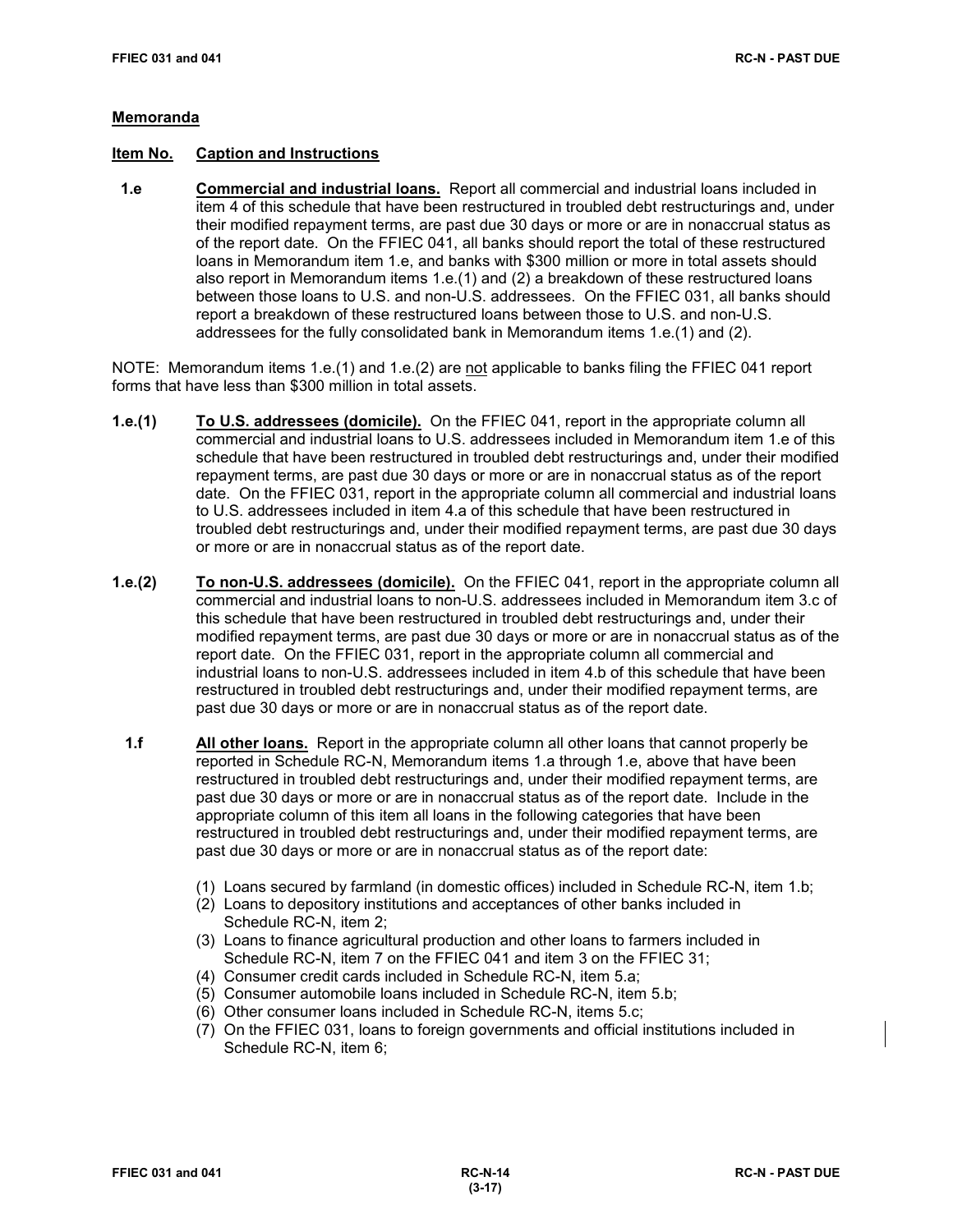# **Item No. Caption and Instructions**

- **1.f** (8) Obligations (other than securities and leases) of states and political subdivisions in the (cont.) U.S. included in Schedule RC-N, item 7; U.S. included in Schedule RC-N, item 7;
	- (9) Loans to nondepository financial institutions and other loans included in Schedule RC-N, item 7; and
	- (10) On the FFIEC 031, loans secured by real estate in foreign offices included in Schedule RC-N, item 1.f.

For loans in the following loan categories within "All other loans" that have been restructured in troubled debt restructurings and, under their modified repayment terms, are past due 30 days or more or are in nonaccrual status as of the report date, report the amount of such restructured loans in the appropriate subitem of Schedule RC-N, Memorandum item 1.f, if the dollar amount of such restructured loans in that loan category exceeds 10 percent of total loans restructured in troubled debt restructurings that are in compliance with their modified terms (i.e., 10 percent of the sum of Schedule RC-N, Memorandum items 1.a through 1.f, on the FFIEC 031; 10 percent of the sum of Schedule RC-N, Memorandum items 1.a through 1.e plus Memorandum item 1.f, on the FFIEC 041):

- Memorandum item 1.f.(1), "Loans secured by farmland (in domestic offices)";
- Memorandum item 1.f.(3) on the FFIEC 031, "Loans to finance agricultural production and other loans to farmers";
- Memorandum item 1.f.(4)(a), Consumer "Credit cards";
- Memorandum item 1.f.(4)(b), Consumer "Automobile loans";
- Memorandum item 1.f.(4)(c), "Other" consumer loans; and
- Memorandum item 1.f.(5) on the FFIEC 041, "Loans to finance agricultural production and other loans to farmers," for banks with \$300 million or more in total assets and banks with less than \$300 million in total assets that have loans to finance agricultural production and other loans to farmers (Schedule RC-C, part I, item 3) exceeding five percent of total loans and leases held for investment and held for sale (Schedule RC-C, part I, item 12).
- **1.g Total loans restructured in troubled debt restructurings included in Schedule RC-N, items 1 through 7, above.** On the FFIEC 031, for columns A through C, report the sum of Memorandum items 1.a.(1) through 1.f. Exclude amounts reported in Memorandum items 1.f.(1) through 1.f.(5) when calculating the total in this Memorandum item 1.g.

On the FFIEC 041, for columns A through C, report the sum of Memorandum items 1.a.(1) through 1.e plus 1.f. Exclude amounts reported in Memorandum items 1.e.(1), 1.e.(2), and 1.f.(1) through 1.f.(5) when calculating the total in this Memorandum item 1.g.

- **2 Loans to finance commercial real estate, construction, and land development activities included in Schedule RC-N, items 4 and 7, above.** Report in the appropriate column the amount of loans to finance commercial real estate, construction, and land development activities *not secured by real estate* included in Schedule RC-C, part I, Memorandum item 3, that are past due 30 days or more or are in nonaccrual status as of the report date. Such loans will have been included in items 4 and 7 of Schedule RC-N above. Exclude from this item all loans secured by real estate included in item 1 of Schedule RC-N above.
- NOTE: Memorandum item 3 is not applicable to banks filing the FFIEC 041 report form.
	- **3 Loans secured by real estate to non-U.S. addressees (domicile).** Report in the appropriate column the amount of all loans secured by real estate to non-U.S. addressees that are 30 days or more past due or are in nonaccrual status as of the report date. Such loans will have been included in Schedule RC-N, items 1.a through 1.f, above.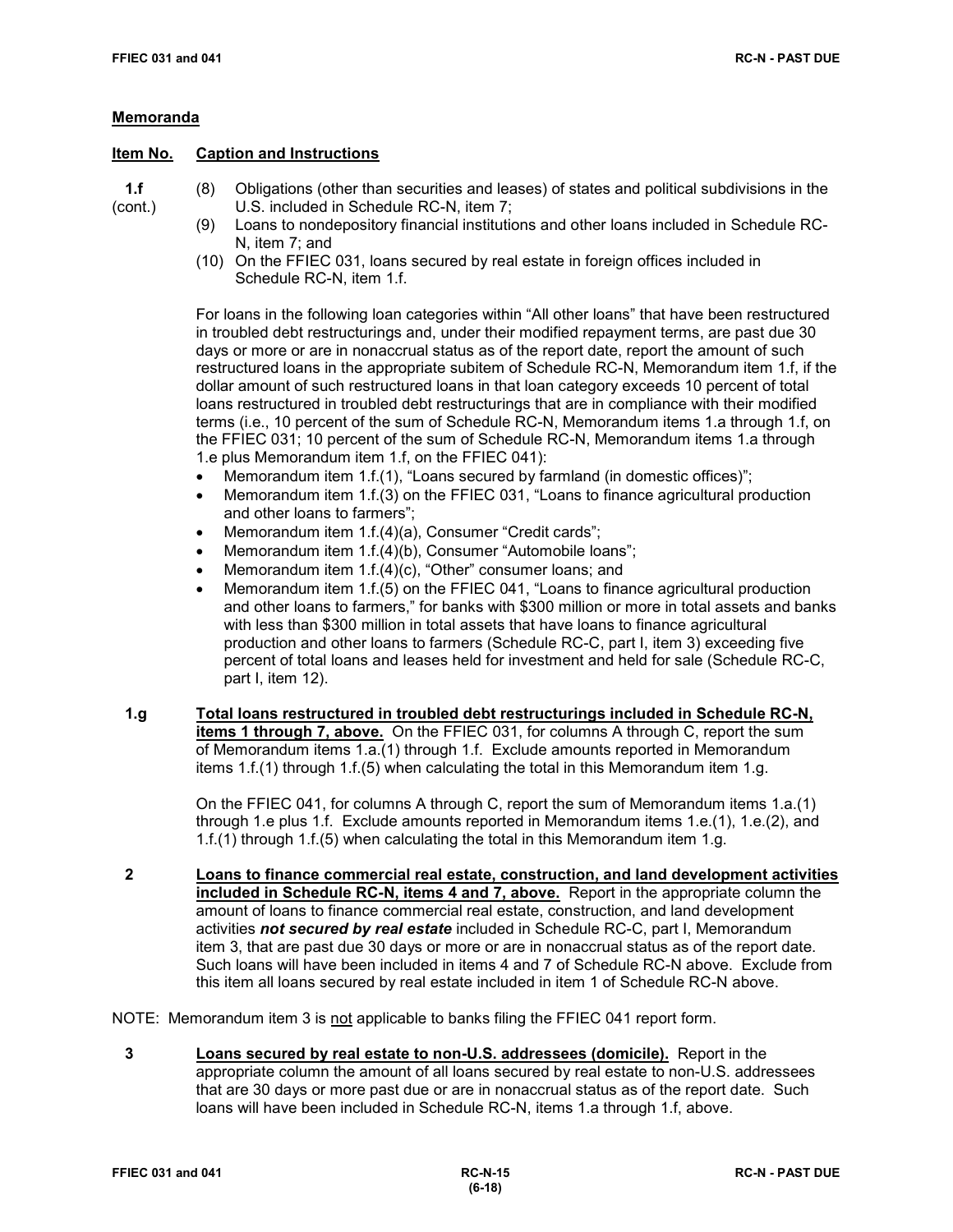# **Item No. Caption and Instructions**

NOTE: Memorandum items 3.a through 3.d are not applicable to banks filing the FFIEC 031 report form. On the FFIEC 041 report form, Memorandum items 3.a through 3.d are not applicable to banks that have less than \$300 million in total assets.

- **3.a Loans secured by real estate to non-U.S. addressees (domicile).** Report in the appropriate column the amount of all loans secured by real estate to non-U.S. addressees that are 30 days or more past due or are in nonaccrual status as of the report date. Such loans will have been included in Schedule RC-N, items 1.a through 1.e, above.
- **3.b Loans to and acceptances of foreign banks.** Report in the appropriate column the amount of all loans to and acceptances of U.S. branches and agencies of foreign banks included in Schedule RC-C, part I, items 2.a, column A, and all loans to and acceptances of other banks in foreign countries included in Schedule RC-C, part I, item 2.c, column A, that are past due 30 days or more or are in nonaccrual status as of the report date. Such loans and acceptances will have been included in Schedule RC-N, item 2, above.
- **3.c Commercial and industrial loans to non-U.S. addressees (domicile).** Report in the appropriate column the amount of all commercial and industrial loans to non-U.S. addressees included in Schedule RC-C, part I, item 4.b, column A, that are past due 30 days or more or are in nonaccrual status as of the report date. Such loans will have been included in Schedule RC-N, item 4, above.
- **3.d Leases to individuals for household, family, and other personal expenditures.** Report in the appropriate column the amount of all leases to individuals for household, family, and other personal expenditures (net of unearned income) included in Schedule RC-C, part I, item 10.a, column A, that are past due 30 days or more or are in nonaccrual status as of the report date. Such leases will have been included in Schedule RC-N, item 8, above.

NOTE: Memorandum item 4 is not applicable to banks filing the FFIEC 031 report form. On the FFIEC 041 report form, Memorandum item 4 is to be completed by:

- banks with \$300 million or more in total assets, and
- banks with less than \$300 million in total assets that have loans to finance agricultural production and other loans to farmers, as defined for Schedule RC-C, part I, item 3, column B, exceeding five percent of total loans and leases held for investment and held for sale (Schedule RC-C, part I, item 12).
- **4 Loans to finance agricultural production and other loans to farmers**. Report in the appropriate column the amount of all loans to finance agricultural production and other loans to farmers included in Schedule RC-C, part I, item 3, column B, that are past due 30 days or more or are in nonaccrual status as of the report date. Such loans will have been included in Schedule RC-N, item 7, above.
- **5 Loans and leases held for sale.** Report in the appropriate column the carrying amount of all loans and leases classified as held for sale included in Schedule RC, item 4.a, which are reported at the lower of cost or fair value or at fair value under a fair value option, that are past due 30 days or more or are in nonaccrual status as of the report date. Such loans and leases will have been included in one or more of the loan and lease categories in items 1 through 8 of Schedule RC-N above and would, therefore, exclude any loans classified as trading assets and included in Schedule RC, item 5.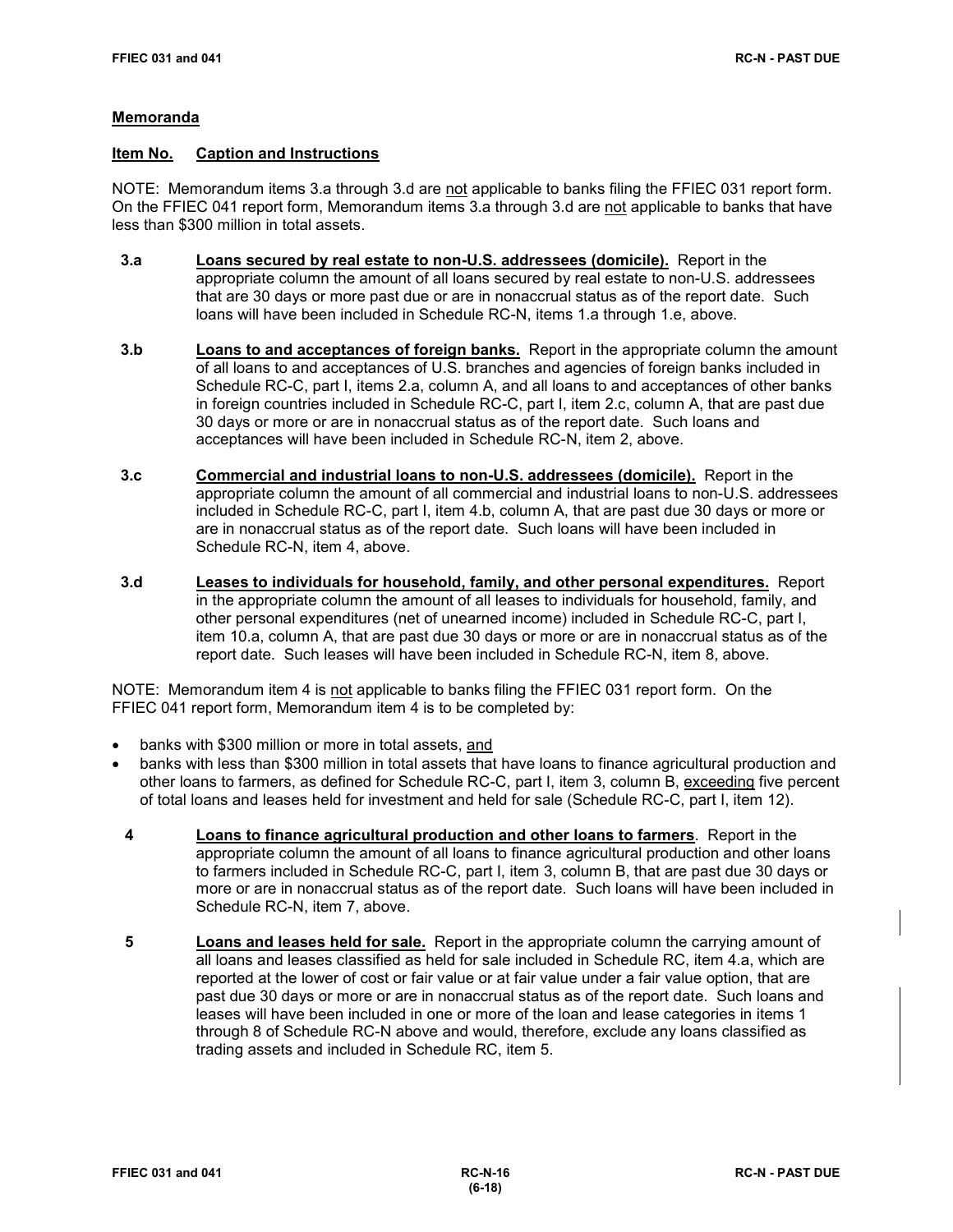# **Item No. Caption and Instructions**

NOTE: Memorandum item 6 is not applicable to banks filing the FFIEC 041 report form.

 **6 Derivative contracts: Fair value of amounts carried as assets.** Report in the appropriate column the fair value of all credit derivative contracts (as defined for Schedule RC-L, item 7) and all interest rate, foreign exchange rate, equity, and commodity and other derivative contracts (as defined for Schedule RC-L, item 12) on which a required payment by the bank's counterparty is past due 30 days or more as of the report date.

NOTE: Memorandum items 7 and 8 are to be completed semiannually in the June and December reports only.

- **7 Additions to nonaccrual assets during the previous six months.** Report the aggregate amount of all loans, leases, debt securities, and other assets (net of unearned income) that have been placed in nonaccrual status during the six months ending on the semiannual (i.e., June 30 or December 31) report date for this item. Include those assets placed in nonaccrual status during this six month period that are included as of the current report date in Schedule RC-N, column C, items 1 through 8 and 10. Also include those assets placed in nonaccrual status during this six month period that, before the current semiannual report date for this item, have been sold, paid off, charged-off, settled through foreclosure or concession of collateral (or any other disposition of the nonaccrual asset) or have been returned to accrual status. In other words, the aggregate amount of assets placed in nonaccrual status since the prior semiannual report date that should be reported in this item should not be reduced, for example, by any charge-offs or sales of such nonaccrual assets. If a given asset is placed in nonaccrual status more than once during the six month period ending on the current semiannual report date, report the amount of the asset only once.
- **8 Nonaccrual assets sold during the previous six months.** Report the total of the outstanding balances of all loans, leases, debt securities, and other assets held in nonaccrual status (i.e., reportable in Schedule RC-N, column C, items 1 through 8 and 10) that were sold during the six months ending on the semiannual (i.e., June 30 or December 31) report date for this item. The amount to be included in this item is the outstanding balance (net of unearned income) of each nonaccrual asset at the time of its sale. Do not report the sales price of the nonaccrual assets and do not include any gains or losses from the sale. For purposes of this item, only include those transfers of nonaccrual assets that meet the criteria for a sale as set forth in ASC Topic 860, Transfers and Servicing (formerly FASB Statement No. 140, "Accounting for Transfers and Servicing of Financial Assets and Extinguishments of Liabilities," as amended). For further information, see the Glossary entry for "transfers of financial assets."

NOTE: Memorandum items 9.a and 9.b are to be completed semiannually in the June and December reports only by institutions that have not adopted ASU 2016-13. Institutions that have adopted ASU 2016-13 should leave Memorandum items 9.a and 9.b blank.

 **9 Purchased credit-impaired loans accounted for in accordance with FASB ASC 310-30 (former AICPA Statement of Position 03-3).** Report in the appropriate subitem and column the outstanding balance and amount of "purchased credit-impaired loans" reported as held for investment in Schedule RC-C, part I, Memorandum items 7.a and 7.b, respectively, that are past due 30 days or more or are in nonaccrual status as of the report date. The amount of such loans will have been included by loan category in items 1 through 7 of Schedule RC-N, above. Purchased credit-impaired loans are accounted for in accordance with ASC Subtopic 310-30, Receivables – Loans and Debt Securities Acquired with